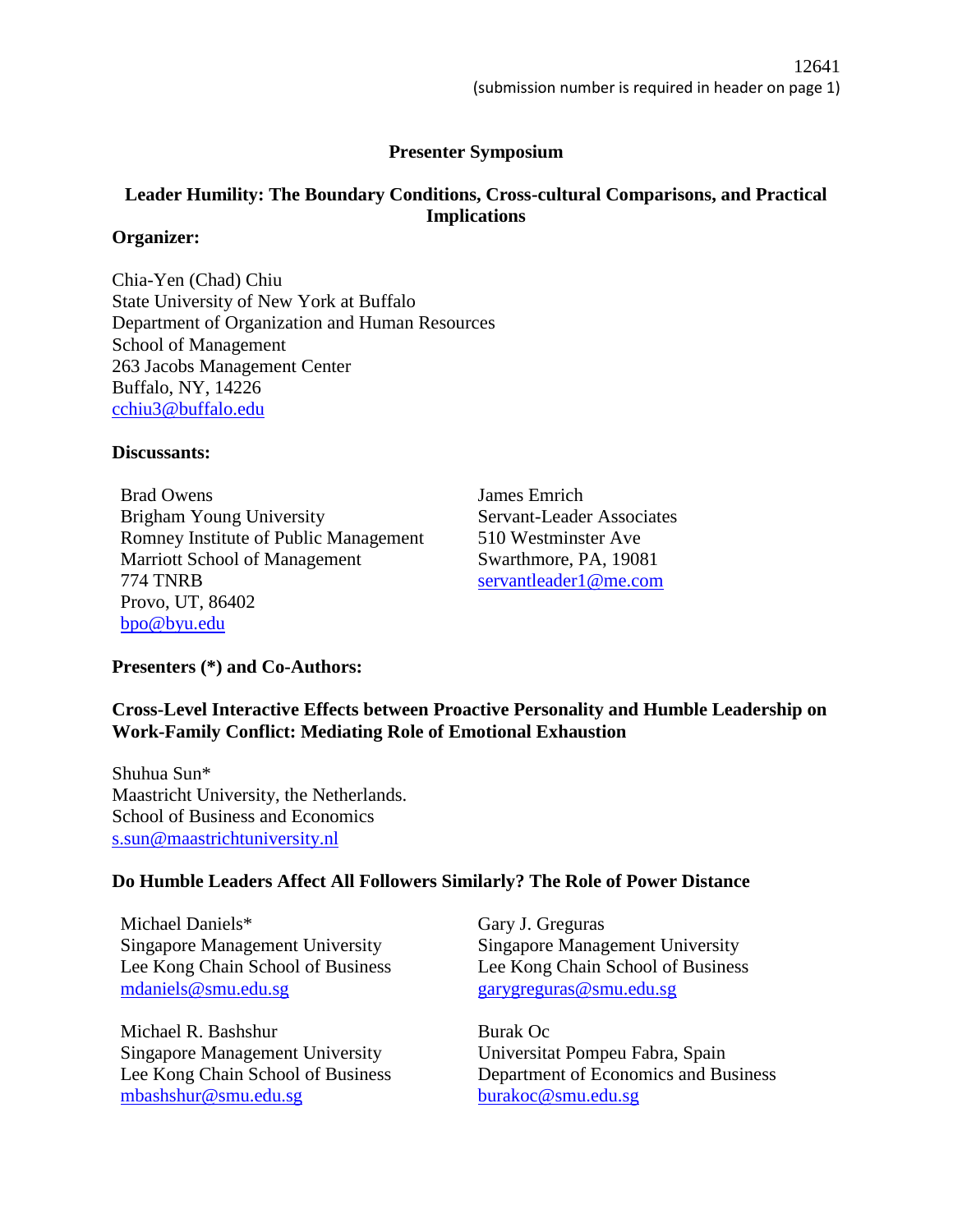# **Cross-Cultural Comparison of Humility and Charisma Relationship with Status Incongruences as Moderators**

Amy Y. Ou\* National University of Singapore Department of Management & Organisation NUS Business School [bizyo@nus.edu.sg](mailto:bizyo@nus.edu.sg)

Qin Su Chinese University of Hong Kong Department of Management CUHK Business School [QinSu@baf.cuhk.edu.hk](mailto:QinSu@baf.cuhk.edu.hk)

Chia-Yen (Chad) Chiu State University of New York at Buffalo Department of Organization and Human **Resources** School of Management [cchiu3@buffalo.edu](mailto:cchiu3@buffalo.edu)

Brad Owens Brigham Young University Romney Institute of Public Management Marriott School of Management [bpo@byu.edu](mailto:bpo@byu.edu)

## **CEO Humility: Development of an Unobtrusive Measure and Strategic Implications**

Marie Michele Beauchesne\* Florida International University Department of Management and International Business [mbeau001@fiu.edu](mailto:mbeau001@fiu.edu)

Nathan J. Hiller Florida International University Department of Management and International Business [hillern@fiu.edu](mailto:hillern@fiu.edu)

**Potential Sponsor Divisions**: Organizational Behavior; Human Resources; Management, Spirituality, and Religion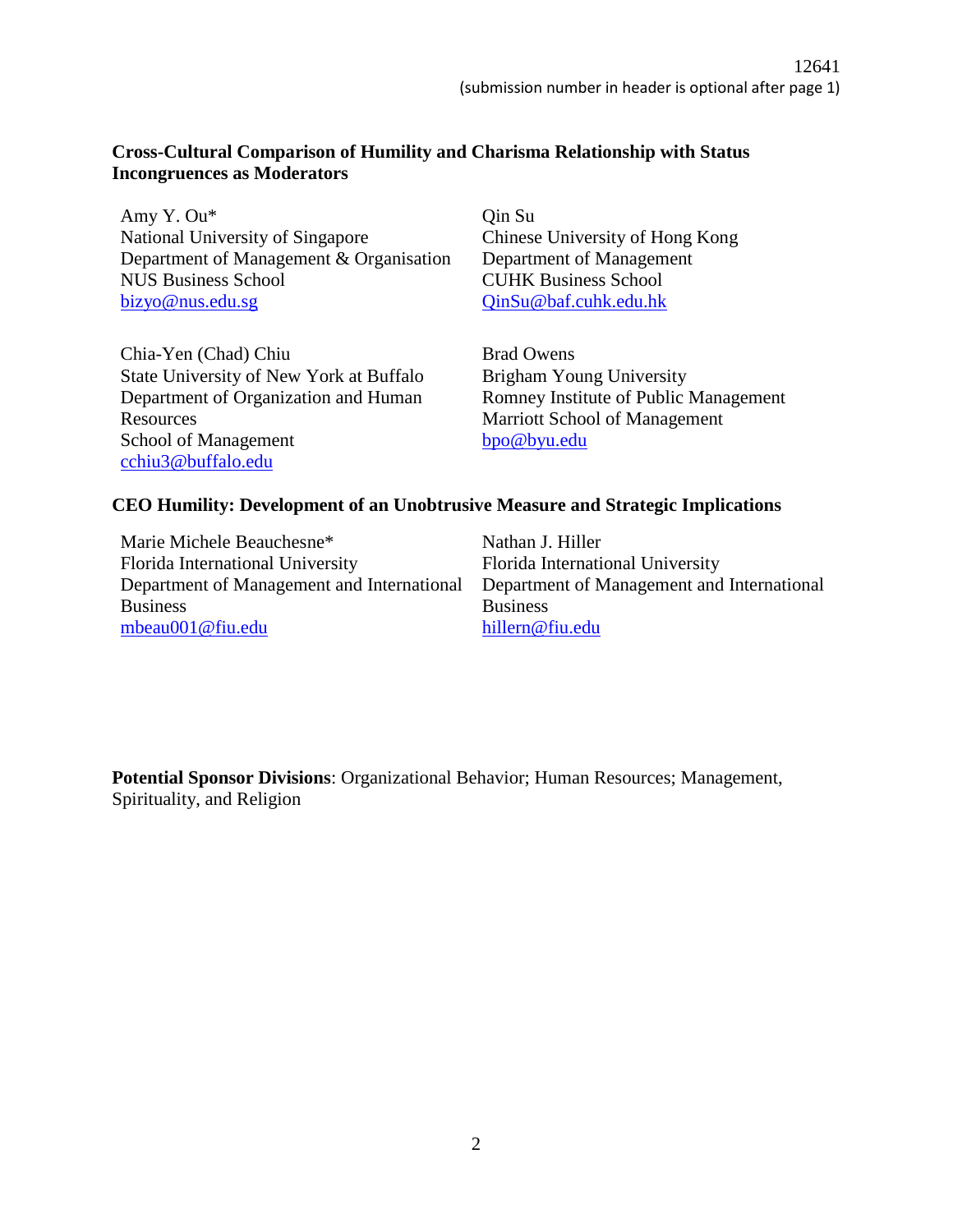#### **OVERVIEW OF SYMPOSIUM**

*"It is better to lead from behind and to put others in front, especially when you celebrate victory when nice things occur. You take the front line when there is danger. Then people will appreciate your leadership."*

~ Nelson Mandela

In recent year, the application of humility in leadership has aroused the extensive attentions of researchers and practitioners (e.g., [Morris, Brotheridge, & Urbanski, 2005;](file://///zorro.aom.org/Annual%20Meeting/2017%20Annual%20Meeting%20Atlanta/Program%20Documents/Sample_Submissions/JH%20Sample_Submission_PRESENTER_SYMPOSIUM.docx%23_ENREF_62) Nielsen, Marrone, & Slay, 2010; [Owens,](file://///zorro.aom.org/Annual%20Meeting/2017%20Annual%20Meeting%20Atlanta/Program%20Documents/Sample_Submissions/JH%20Sample_Submission_PRESENTER_SYMPOSIUM.docx%23_ENREF_66) Rowatt, & Wilkins, 2011; [Vera & Rodriguez-Lopez, 2004\)](file://///zorro.aom.org/Annual%20Meeting/2017%20Annual%20Meeting%20Atlanta/Program%20Documents/Sample_Submissions/JH%20Sample_Submission_PRESENTER_SYMPOSIUM.docx%23_ENREF_80). In a leadership role, individuals show humility by admitting mistakes and limitations, deflecting praise to others, and seeking to learn from their followers (Owen & Hekman, 2012). As a "bottom-up" leadership style, leader humility is proposed to help supervisors to better promote and communicate the shared vision, which in turn enhance their leadership emergence and effectiveness (Nielsen et al., 2010). The latest research findings have also suggested that leader humility is positively associated with employee job satisfaction, work engagement, retention (Owens, Johnson, Mitchell, 2013), and supportive organizational contexts such as top management team behavioral integration and empowering climates (Ou, Tsui, Kinicki, Waldman, Xiao, & Song, in-press).

Despite the fact that the effectiveness of leader humility has received both theoretical and empirical support, however, some researchers point out that the expressed humility can be seen as a signal of weakness or incompetence (Tangney, 2000), lack of confidence (Exline & Geyer, 2004), and low self-esteem (Grenberg, 2005; Knight & Nadel, 1986; Weiss & Knight, 1980; Tangney, 2000), which contradicts the prototypical leadership traits such as intelligence or dominance (see a meta-analysis of Lord, Vader, & Alliger, 1986). The seemingly contradicted viewpoints suggest a potential opportunity for theorizing and exploring the moderating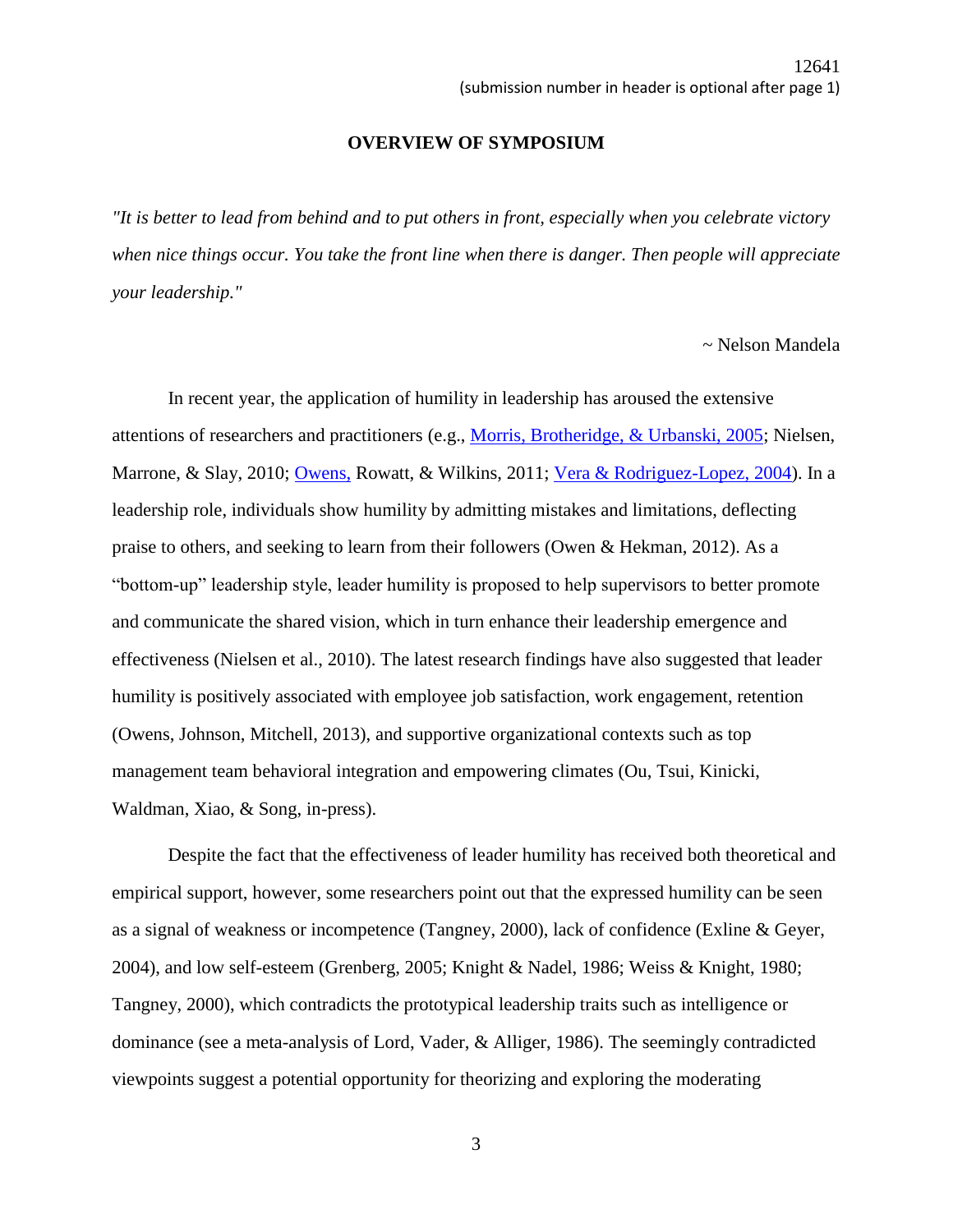conditions that determine the effectiveness of leader humility. Moreover, most of the current empirical findings about leader humility are limited to subjective outcomes at the individual level (i.e., job satisfaction, work engagement, or supervisor-rated performance; Ou et al., inpress; Owens et al., 2013). It remains unclear whether leader humility can bring strategic benefits and eventually enhance the overall performance of organizations. Thus, our understanding about leader humility is still far from perfect.

## **Presentations**

In the first paper, Sun proposes that the leader humility and follower personality could have potential interactive effects in organizations. In line with person-situation interaction perspective, he argues that when under the supervision of humble leaders, followers with proactive personality, a relatively stable tendency to take initiative to effect changes (Bateman & Crant, 1993), are more likely to be expressed rather than be thwarted, bringing positive wellbeing rather than emotional exhaustion. Results from a two-wave and multi-level sample of 205 employees supervised by 69 leaders confirmed the author's expectation. Specifically, the results reveal that proactive personality coupled with low leader humility is associated positively with emotional exhaustion and work-to-family conflict, whereas proactivity coupled with high leader humility negates the relationships. Accordingly, follower proactive personality is an essential factor to be compatible to humble leadership style.

The next presentation, conducted by Daniels, Greguras, Bashshur, and Oc, explores the cultural influence on leader humility effectiveness. In line with social exchange theory (Blau, [1964;](file://///zorro.aom.org/Annual%20Meeting/2017%20Annual%20Meeting%20Atlanta/Program%20Documents/Sample_Submissions/JH%20Sample_Submission_PRESENTER_SYMPOSIUM.docx%23_ENREF_6) [Homans, 1958\)](file://///zorro.aom.org/Annual%20Meeting/2017%20Annual%20Meeting%20Atlanta/Program%20Documents/Sample_Submissions/JH%20Sample_Submission_PRESENTER_SYMPOSIUM.docx%23_ENREF_46), Daniels and colleagues propose that leader humility, as an othercentered/authentic leadership attribute, is conducive for elevated leader-member exchange quality (LMX) as well as higher follower job satisfaction. They further argue that impact of leader humility will be enhanced if the followers possess a high level of power distance (PD) orientation, defined as the degree which individuals accept inequalities (e.g., inequalities in power, status, wealth) as unavoidable, legitimate, or functional (Hofstede, 1980), as high PD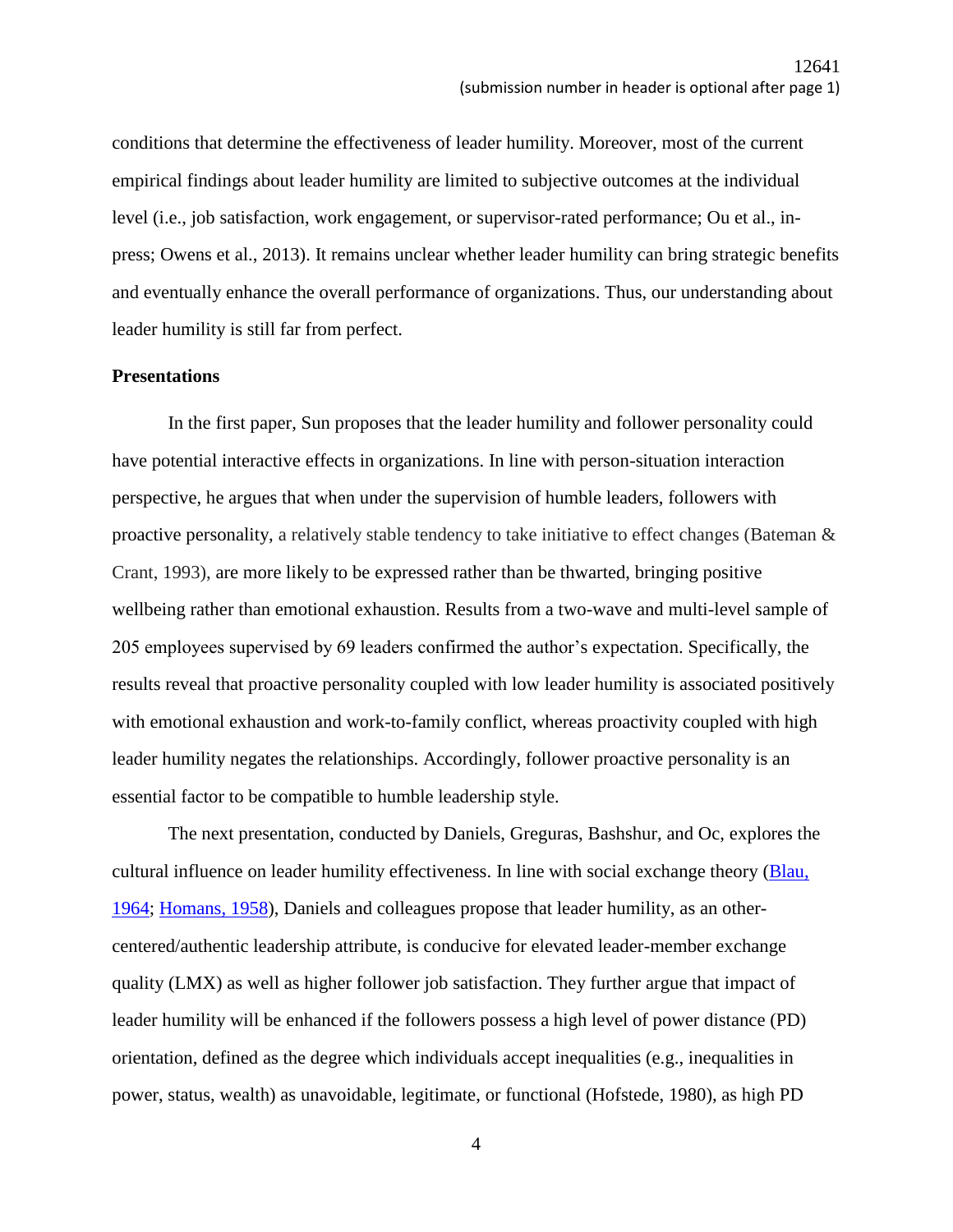orientated followers are more likely to treat their leaders as role models and thus see the leader humble style more appealing. Using a multi-wave survey study of 399 supervisor-subordinate dyads in Singapore, the analysis results support the hypothesis that leader humility is more effective for high PD-orientated followers. Thus, followers' preference of power distance is another potential moderator of leader humility effectiveness.

The third study continues the exploration of cultural influence on leader humility. Ou, Qin, Chiu, and Owens conduct a cross-cultural research design to investigate the influence of leader humility. They consider a moderation effect of status incongruence, referring to scenarios when a leader has lower social status than a follower, on the humility-charisma relationship. Status incongruence could enhance the effect of leader humility in Chinese culture because followers with a higher social status than leaders may have higher confidence that their opinions will be solicited, which is not a common case in Chinese culture respecting high power distance and vertical collectivism [\(Hofstede, 2001;](file://///zorro.aom.org/Annual%20Meeting/2017%20Annual%20Meeting%20Atlanta/Program%20Documents/Sample_Submissions/JH%20Sample_Submission_PRESENTER_SYMPOSIUM.docx%23_ENREF_13) [Triandis & Gelfand, 1998\)](file://///zorro.aom.org/Annual%20Meeting/2017%20Annual%20Meeting%20Atlanta/Program%20Documents/Sample_Submissions/JH%20Sample_Submission_PRESENTER_SYMPOSIUM.docx%23_ENREF_30). As a consequence, these followers will become more willing to participate and give voice ( $Ridgeway & Walker, 1995$ ). In contrast, in the western context a leader with status incongruence should make an effort to maintain their status by taking more assertive actions rather than being humble (Blader & Chen, 2011; Pearce & Xu, 2012). In this vein, status incongruence should weaken the humilitycharisma association in the U.S. culture. After examining two date sets collected from multiple Chinese and the U.S. organizations, they found that gender and education incongruence significantly strengthen the effect of humility in the Chinese sample, but the interactions did not reach a significant level in the U.S. sample.

 Finally, the empirical study conducted by Beauchesne and Hiller applies humility to the CEO level and explores its effect on firm performance. Aiming at a sample composed by the appointed CEOs in S&P 500 firms in the year of 2005-2006, the authors anticipate that CEO humility should be positively related to corporate social performance, firm R&D spending, and company financial performance. However, since humble leaders are known for taking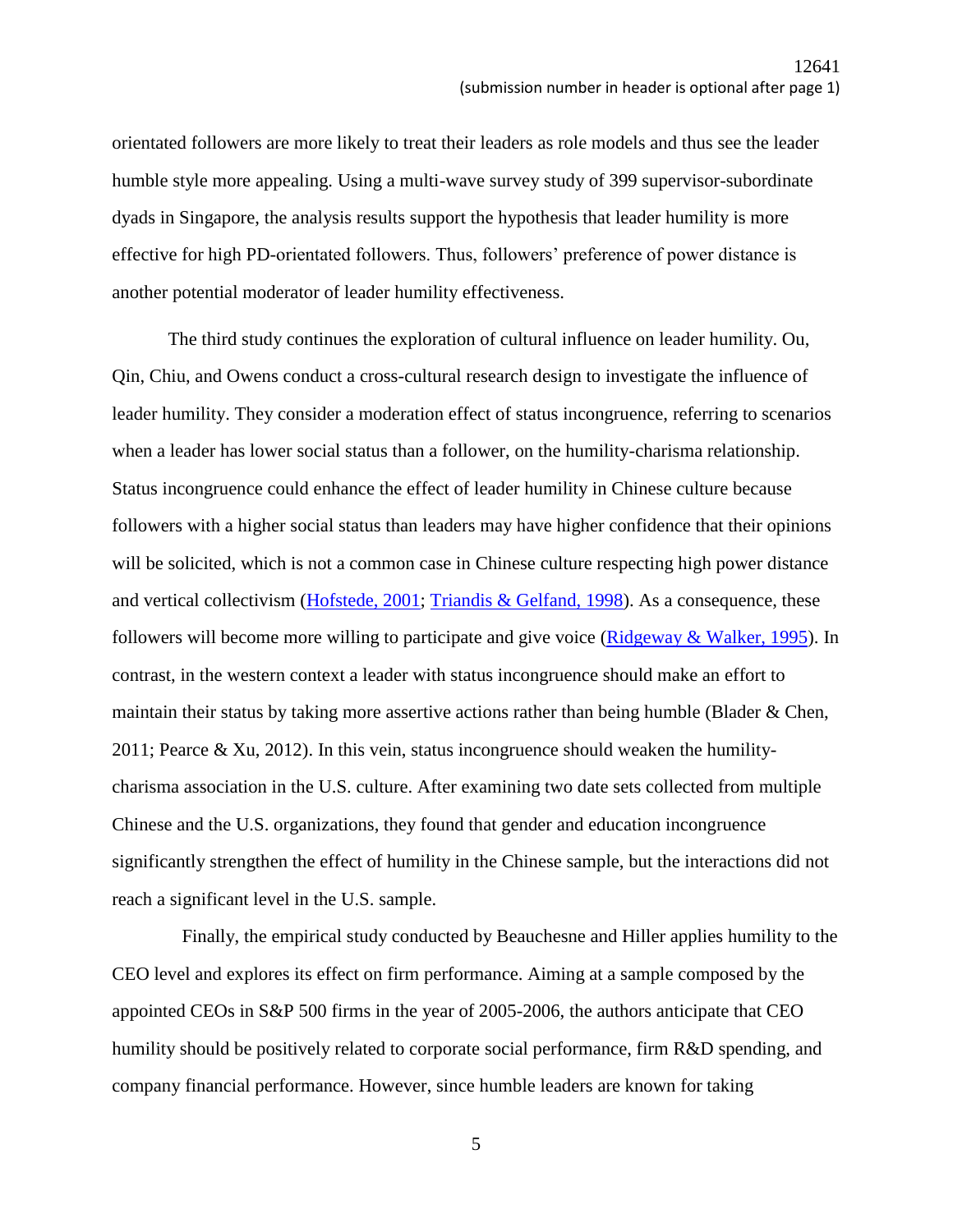accountability for mistakes and failures (Exline & Geyer, 2004; Tangney, 2002), the authors also argue that humble CEOs will have a higher turnover rate when their firms perform poorly. This study extends the current humility research scope from investigating subject and individual outcomes to objective and organizational level criteria, and should generate significant contributions in both literature and practice.

## **RELEVANCE TO DIVISIONS**

### **Organizational Behavior**

The issues addressed in this symposium lie at the very heart of the content domain of the Organizational Behavior (OB) division. Numerous OB studies have shown that the primary subject of this symposium, leader humility, has essential implications in organizational leadership, which is a central focus of OB division. Additionally, this symposium includes four empirical papers exploring potential moderators of leader humility effectiveness. As testing boundary conditions is critical for developing sophisticated theories in organizational study, this symposium should contributes to OB division via empirically reporting these contingent factors. Finally, the interactive discussion led by both experienced research and practitioner will allow the attendees to learn from the perspectives from the both sides and benefit their future research.

### **Human Resources**

This symposium is also relevant to the Human Resources (HR) division because leadership training is a critical HR function. Drawing on the empirical findings of the four included studies, this symposium concluded that expressing humility can assist managers to improve their leadership effectiveness. These studies also highlight several moderators that might impede the effect of leader humility. Moreover, we invite an experienced leadership consultant, Mr. James Emrich, to join the discussion and provide his comments on installing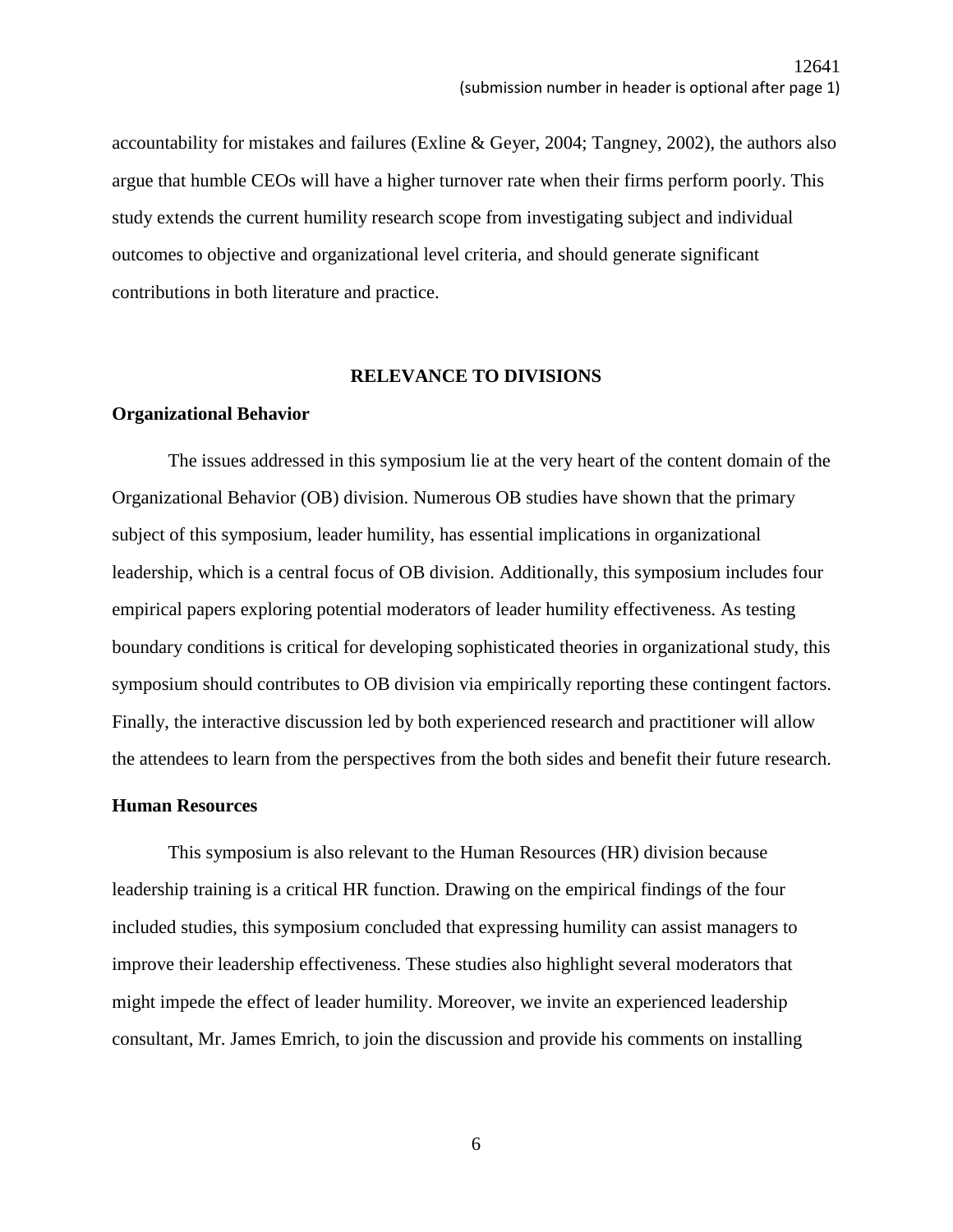leader humility in organizations. With these efforts, HR researchers and practitioners could benefit from the research findings and the interactive discussion in this event.

## **Management, Spirituality, and Religion**

Finally, this symposium will contribute to the Management, Spirituality, and Religion (MSR) division by highlighting the role of humility in organizations. Although it is not systematically studied by organizational scholars until recently, the notion of humility has been suggested to be an important principle in many major world religions, including Buddhism, Christianity, Hinduism, and Islam. Humility is also central to many philosophical discussion of morality, and it is recognized by many philosophers and thinkers as an essential leadership trait. The present symposium expands the topic of leader humility from conceptual discussion to empirical findings and strategic implications. As such, this symposium should touch on a number of important issues in management such spiritual leadership that is highly relevant the MSR division.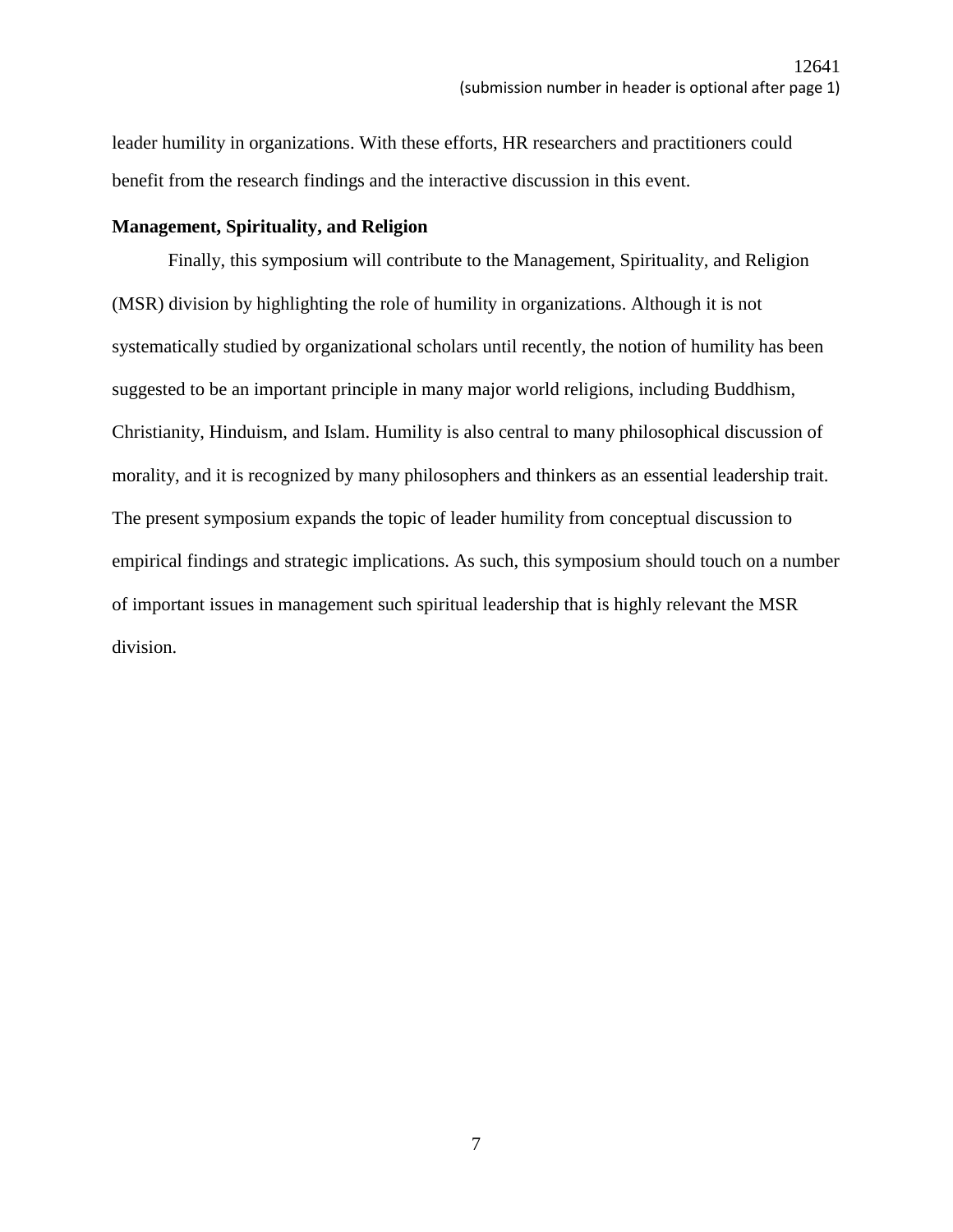# **PROPOSED FORMAT OF SYMPOSIUM**

Length: 90 minutes

**Minutes 0-5:** Welcome and introduction to the symposium

- $\Box$
- **•** Presenter: Chia-Yen Chiu

**Minutes 5-65**: Paper presentations (15 minutes each)

- Cross-Level Interactive Effects between Proactive Personality and Humble Leadership on Work-Family Conflict: Mediating Role of Emotional Exhaustion*. Presented by Shuhau Sun*
- Do Humble Leaders Affect All Followers Similarly? The Role of Power Distance. *Presented by Michael Daniels*
- A Cross-Cultural Comparison of Humility and Charisma Relationship with Status Incongruences as Moderators. *Presented by Amy Yi Ou*
- CEO Humility: Development of an Unobtrusive Measure and Strategic Implications. *Presented by Marie Beauchesne*

**Minutes 65-90**: Group Discussion

 $\Box$ 

- Discussant 1: Brad Owens (research comments and theoretical implications)
- Discussant 2: James Emrich (practical implications and leadership training)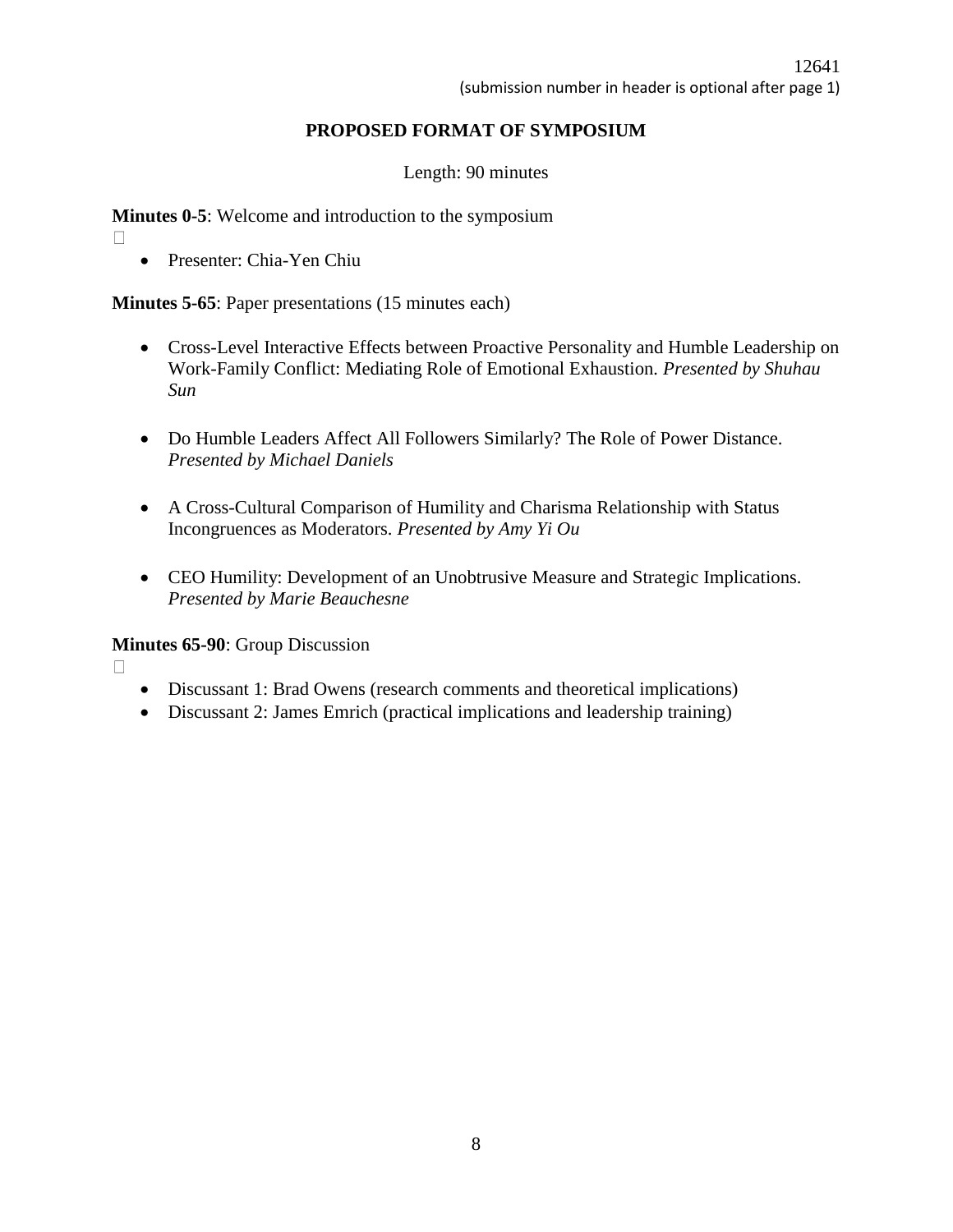### **PRESENTATION SUMMARIES**

# **Cross-Level Interactive Effects between Proactive Personality and Humble Leadership on Work-Family Conflict: Mediating Role of Emotional Exhaustion**

## Shuhua Sun

Work and family are interdependent. At times, work and family demands can interfere with each other, resulting in *work-family conflict*, which is defined as "a form of interrole conflict in which the role pressures from the work and family domains are mutually incompatible in some respect." (Greenhaus & Beutell, 1985: 77). Current research distinguishes the direction of the conflict (Mesmer-Magnus & Viswesvaran, 2005): work can interfere with family, labelled as *work-to-family conflict*; family can interfere with work, labelled as *family-to-work conflict*. The present study focuses on work-to-family conflict. Specifically, I examine how leader humility and follower proactive personality interactively influence follower work-to-family conflict, and argue that the cross-level interactive effects will be mediated by follower emotional exhaustion. I examine these research questions in a field study using multilevel, time-lagged data from organizations operating in several industries in China.

Research on work-to-family conflict is vast, given its negative consequences on wellbeing and performance (Allen, Herst, Bruck, & Sutton, 2000). However, recent metaanalytic reviews identify several limitations of extant literature on antecedents of work-to-family conflict. First, most of existing studies focus on the organizational factors (e.g., work-time demands, inflexible work schedule, and family-friendly policies) as antecedents of work-tofamily conflict, but paid little attention to the role of individual personality variables (Byron, 2005; Michel, Kotrba, Mitchelson, Clark, & Baltes, 2011).For example, in Michel et al.'s (2011) meta-analysis, only two personality variables including internal locus of control, and negative affect/neuroticism were identified, with small primary studies base  $(K = 9$  and 15, respectively). Michel et al. (2011, p. 714) concluded that "future research on personality variables within the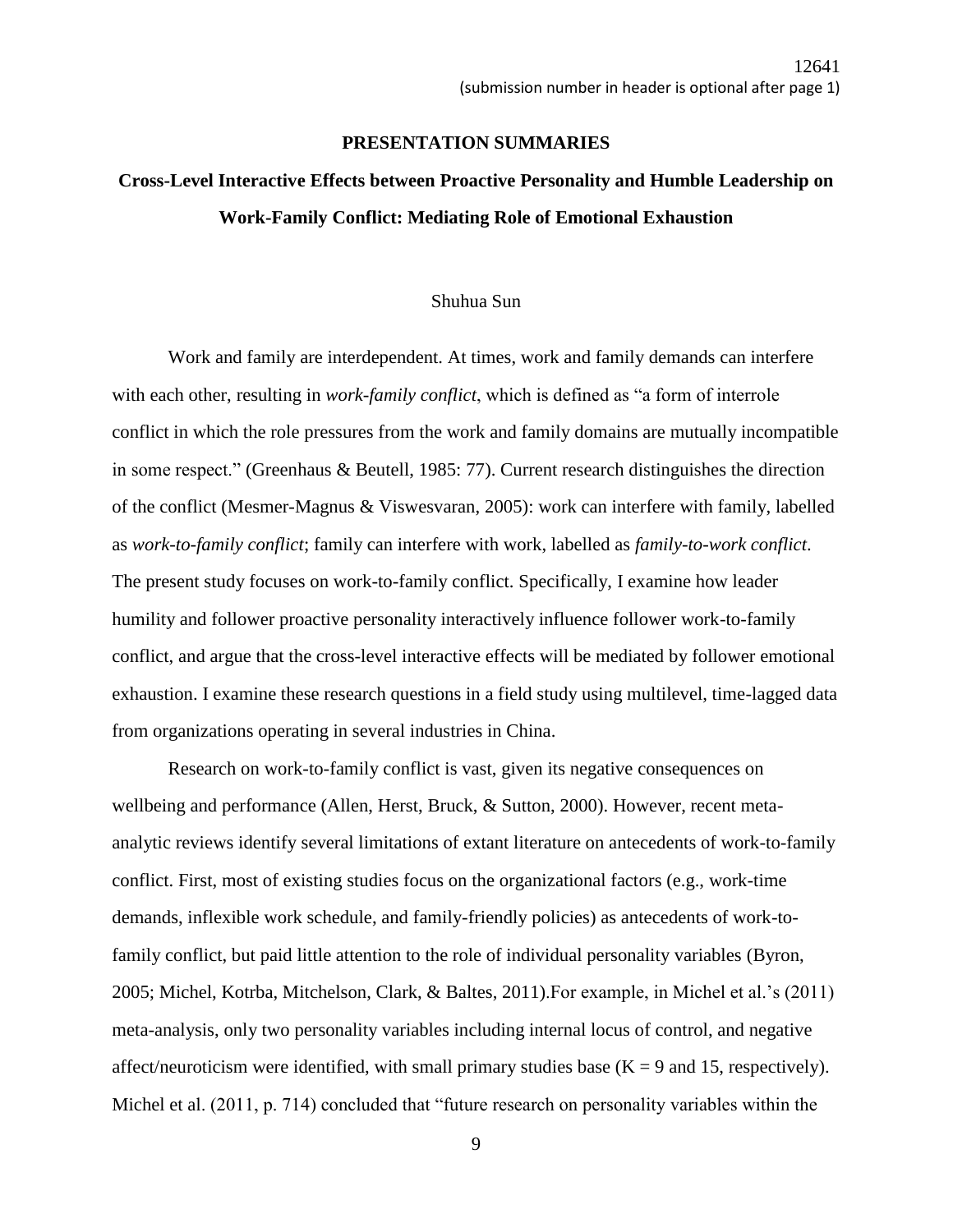work-family interface should prove fruitful." Second, while work-family literature distinguishes conceptually three forms of conflict (i.e., time-based, strain-based, and behavior-based conflict, Carlson, Kacmar, & Williams, 2000; Greenhaus & Beutell, 1985), little empirical studies, however, are available on all three forms of work-family conflict. For example, in their metaanalysis, Michel et al. (2011: 713) concluded that "unfortunately, our data only included four studies that provided data independently for time, strain, and/or behavior based conflict", calling for more studies examining different facets of work-to-family conflict (also see another metaanalyses by Michel, Clark, & Jaramillo, 2011, for the same conclusions).

This study answered the calls to address the above limitations of existing work-to-family research by studying the role of proactive personality in all three forms of work-to-family conflict. More important, I study how proactive personality interacts with humble leadership in affecting the three types of work-family conflict. A few existing studies which have examined the role of personality in work-family conflict only studied their bivariate relationships, but failed to appreciate the potential complex interactions between employee personality and leadership on work-to-family conflict (cf. Allen et al., 2012).

*Proactive personality*, defined as a relatively stable tendency to take initiative to effect changes (Bateman & Crant, 1993), has figured prominently in fast-growing literature on workplace proactivity. Consensus is emerging that organizations increasingly rely on employee proactive behaviors to cope with uncertainty due to new competition, changing technology and evolving consumer demands. Studies show that proactive personality positively relates to various consequential proactive behaviors (Parker & Collins, 2010). However, because proactive employees are predisposed to challenge the status quo and to initiate changes to established work arrangements and processes (Crant, 2000; Frese & Fay, 2001), they risk introducing unwelcomed changes beyond supervisors' expectations (Campbell, 2000). As a result, their proactive behaviors can bring potentially negative consequences to themselves, which can spill over to their family lives. "Insofar as proactive behavior involves expending additional effort,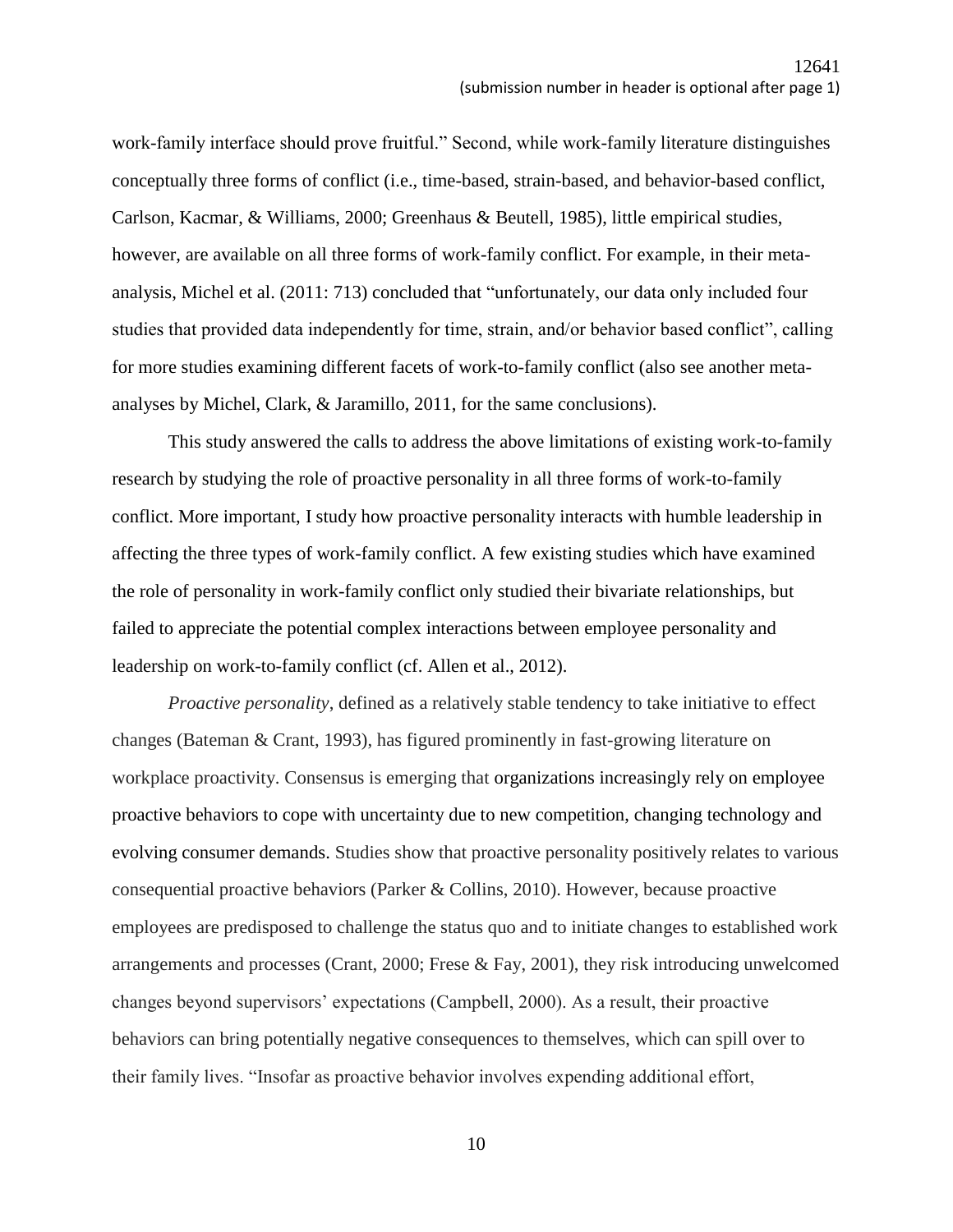challenging the status quo, and disrupting or deviating from assigned tasks, prescribed roles, reified norms, accepted practices, and existing routines, researchers should expect to find mixed effects and unintended consequences for groups, organizations, and employees themselves" (Grant & Ashford, 2008: 24). I suggest that there are contextual factors that can moderate the consequences of proactive personality on employees themselves, leading to more or less workto-family conflict. Leadership is such a critical contextual factor. For example, Hogan and Roberts' (2000: 2) socioanalytic theory on person-situation interaction suggested that "bosses' personalities are the primary determinants of occupational situations, and this is a major source of stress and unhappiness for many people."

In line with this person-situation interaction perspective, I propose that follower proactive personality will interact with leader personality to produce stress symptoms such as emotional exhaustion, which will spill over to family lives and produce more work-to-family conflict. In this regard, I focus on leader *humility* as a critical leader attribute, defined as " an interpersonal characteristic that emerges in social contexts that connotes (a) a manifested willingness to view oneself accurately, (b) a displayed appreciation of others' strengths and contributions, and (c) teachability [openness to learning, feedback, and new ideas from others]." (Owens, Johnson, & Mitchell, 2013: 1518). Leader humility encompasses three co-occuring behaviors that can be construed as signals for employee proactivity – acknowledging personal limits, faults, and mistakes; spotlighting follower strengths and contributions; and modeling teachability (Owens & Hekman, 2012). As leaders model these behaviors they signal to employees that learning and self-improvement are important values in the work context. Humble leaders also acknowledge and value unique contributions and employee excellence, further reinforcing the leveraging of employee strengths to add value in their workplace. Therefore, under the supervision of humble leaders, the change-oriented personality of proactive employees are more likely to be expressed rather than be thwarted, bringing positive wellbeing rather than emotional exhaustion.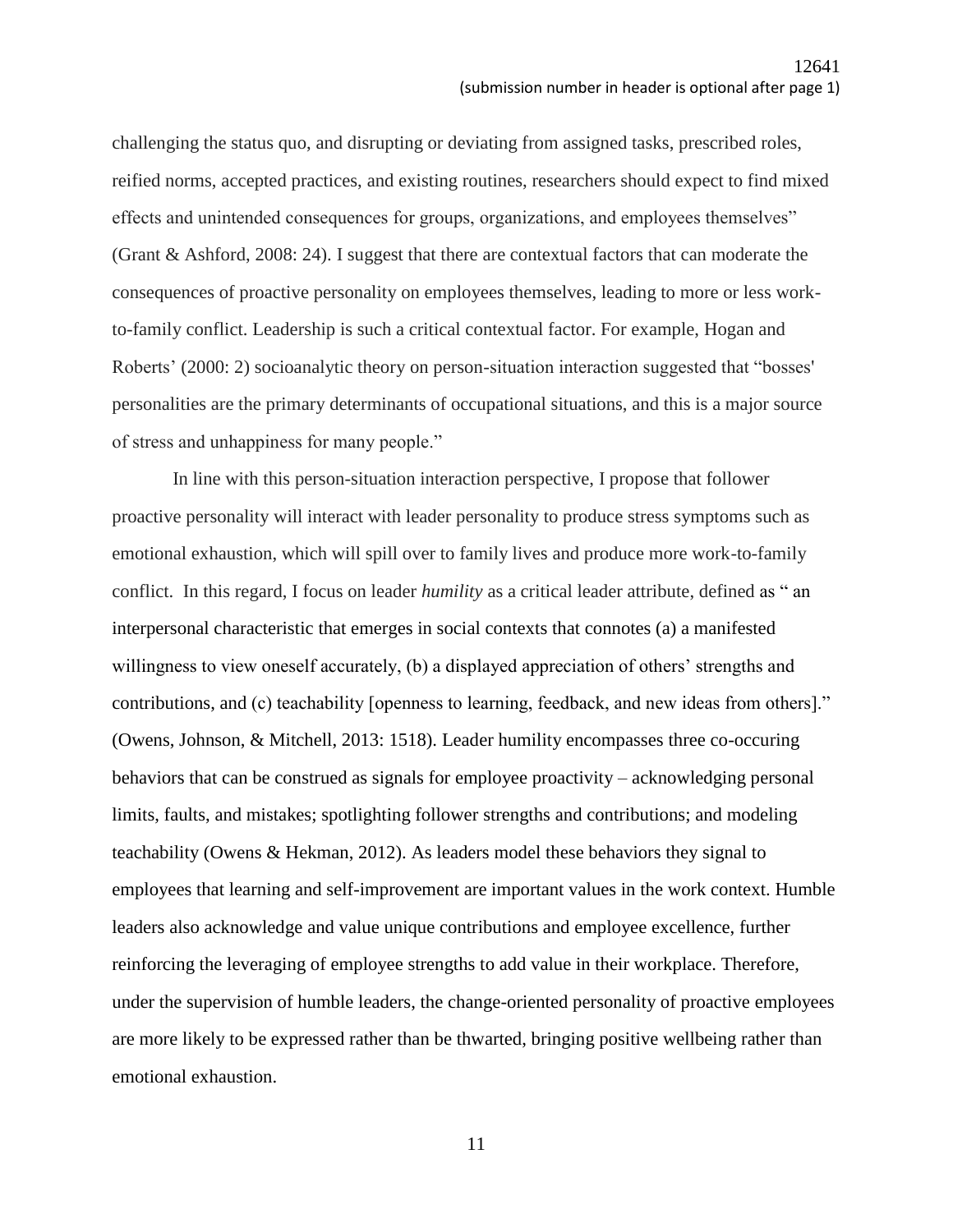By contrast, non-humble, egotistical leaders have an unreasonable sense of selfimportance, need constant admiration, and feel threatened or embarrassed by the suggestions of proactive employees to do things differently (Grant, Parker, & Collins, 2009). As a result, employees' proactivity will be less likely to be validated by the leader and proactive employees may instead be expected to to constantly feed their supervisors grandiosity and need for admiration in exchange for support for their initiatives, which will drain resources physically and emotionally, leading to emotional exhaustion. As a result, consistent with resource drain theory (Edwards & Rothbard, 2000), the resulted emotional exhaustion will consume further resources and spill over to family lives, producing more time and strain based work-to-family conflict. I do not expect emotional exhaustion will lead to more behavior based work-to-family conflict as such type of conflict is about the behavioral incompatability between work and family domain rather than about resource scarcity. Thus, in this study, behavior based work-to-family conflict serves as an outcome to test the differential validity of our proposition that the interaction between follower proactive personality and leader humility produces more follower emotional exhaustion, leading to work-to-family conflict. Supporting the common sources of time and strain based work-to-family conflict, Greenhaus and Beutell (1985: 81) suggested that "although conceptually distinct, it is likely that time-based and strain-based conflict share several common sources within the work domain." Recently, Michel et al. (2011: 713) also suggested that "resource drain theory should be an important component of time and stain based work-family conflict."

Results from a two-wave and multi-level sample of 205 employees supervised by 69 leaders confirmed our hypotheses. Specifically, I found that leader humility and follower proactive personality interactively predicted follower emotional exhaustion and work-to-family conflict: while proactive personality coupled with low leader humility is associated positively with emotional exhaustion and work-to-family conflict, proactivity coupled with high leader humility negates the relationships. Moreover, mediated moderation tests showed that follower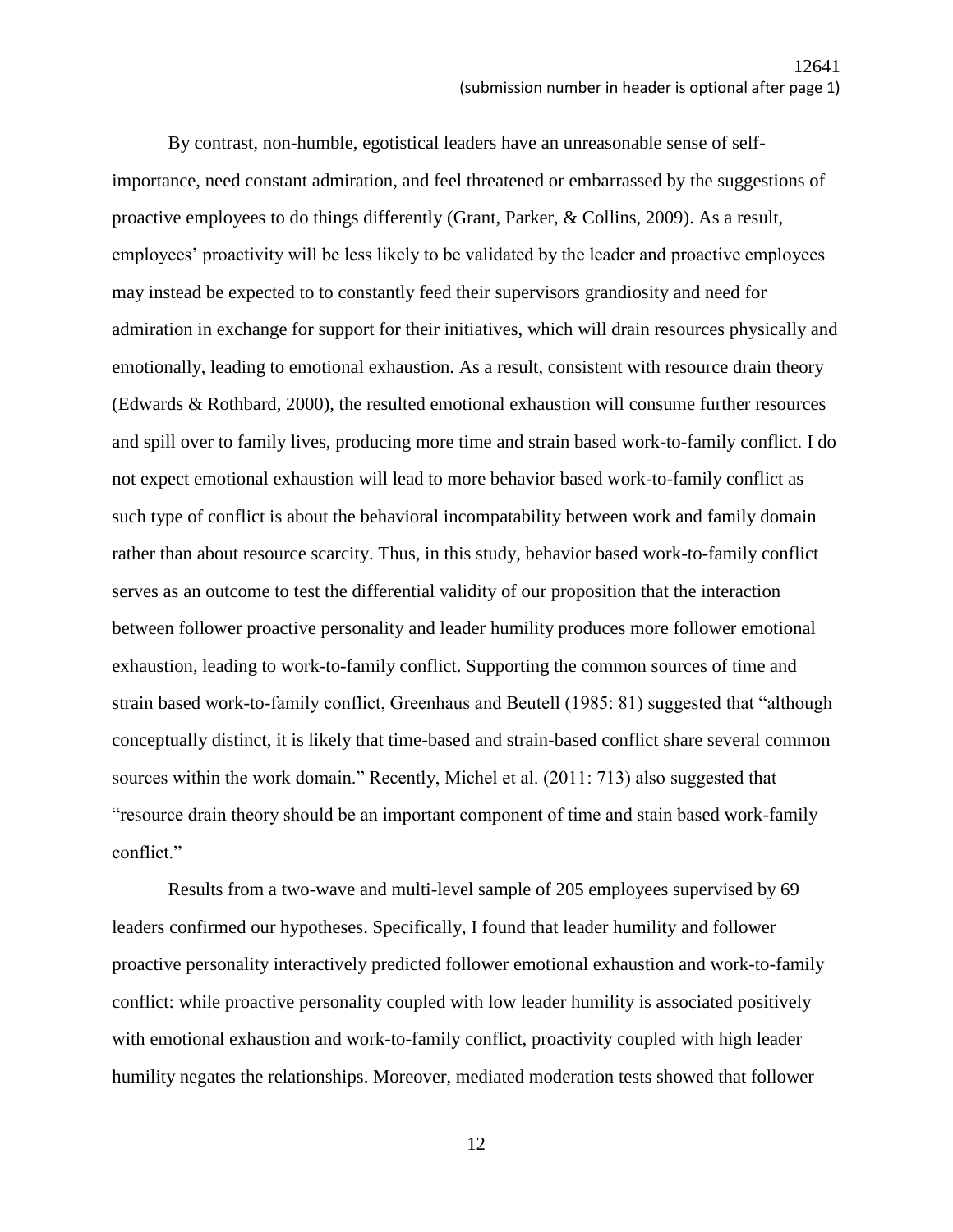emotional exhaustion mediated the interactive effects between follower proactive personality and leader humility on time- and strain-based work-to-family conflict, but did not mediate their interactive effect on behavior-based work-to-family conflict.

Our research findings offer four key contributions. First, I identify proactive personality, humble leadership, and their joint effects as important antecedents of time-based and strainbased work-to-family conflict, and identified emotional exhaustion as the underlying mediating mechanism. I thus contribute to work-to-family conflict literature, addressing several limitations in this literature, as listed at the beginning of our paper. Second, I contribute to humble leadership literature by examining its linkage with follower emotional exhaustion and work-tofamily conflict, which has not been studied. I will discuss our study and its implications more fully at the conference.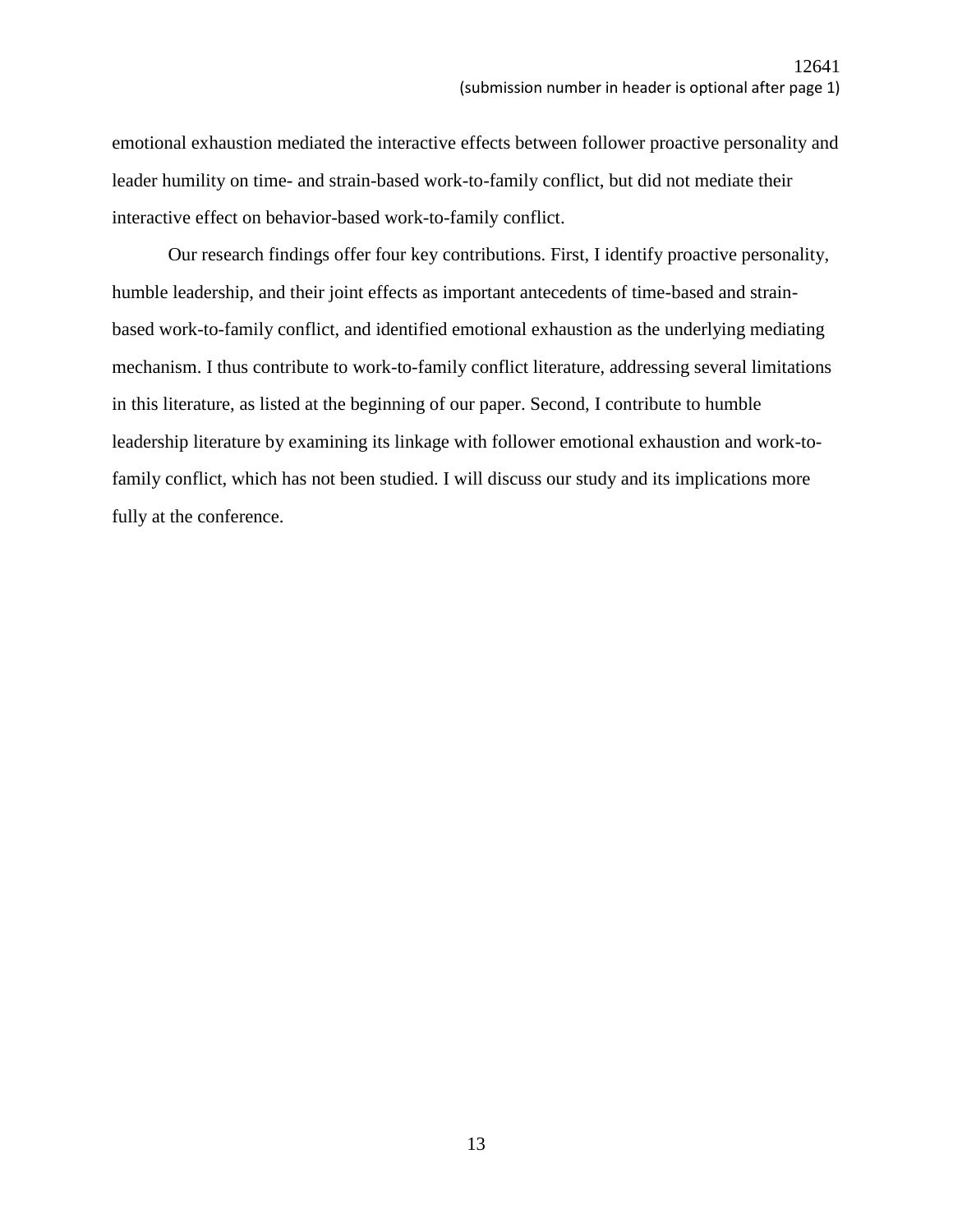#### **Do Humble Leaders Affect All Followers Similarly? The Role of Power Distance**

Michael Daniels, Gary Greguras, Michael Bashshur, and Burak Oc

Humble leaders are sometimes thought of as weak or ineffective, especially in a world where narcissism and hubris dominate the corporate social landscape (Morris, Brotheridge, & Urbanski, 2005; Owens, Johnson, & Mitchell, 2013). However, an emerging body of research is beginning to show that humble leaders are effective, in part, because they increase follower engagement and performance through a sense of empowerment (Ou et al., 2013). Although existing research suggests that leader humility relates to favorable subordinate outcomes (e.g., engagement, performance, job satisfaction), we expand this research by exploring boundary conditions of this effect on followers. Specifically, we argue that follower power distance orientation impacts the efficacy of this leadership style on employee outcomes (i.e., LMX quality; job satisfaction).

Owens and Hekman (2012) define humble leadership as that which acknowledges personal limitations, highlights the strengths of others, and models teachability. We posit that these sets of behaviors help to decrease social distance between leaders and followers resulting in increased quality of the dyadic exchange relationship (i.e., higher LMX; Graen & Uhl-Bien, 1995). First, by acknowledging personal limitations, a leader is able to stay grounded and is likely more approachable to subordinates. Morris et al. (2005) describe this aspect of humility as essentially "egalitarian" behavior. Additionally, as Owens et al. (2013) note, research shows that self-disclosure (e.g., disclosing one's lack of experience with a particular work task) leads to reciprocal self-disclosure (Ehrlich & Graeven 1971), an important marker of high quality social exchanges. Second, by identifying and highlighting the strengths of others (particularly subordinates), leaders demonstrate their respect for their followers, contribute to the development of the followers, and likely increase follower liking of the leader – all important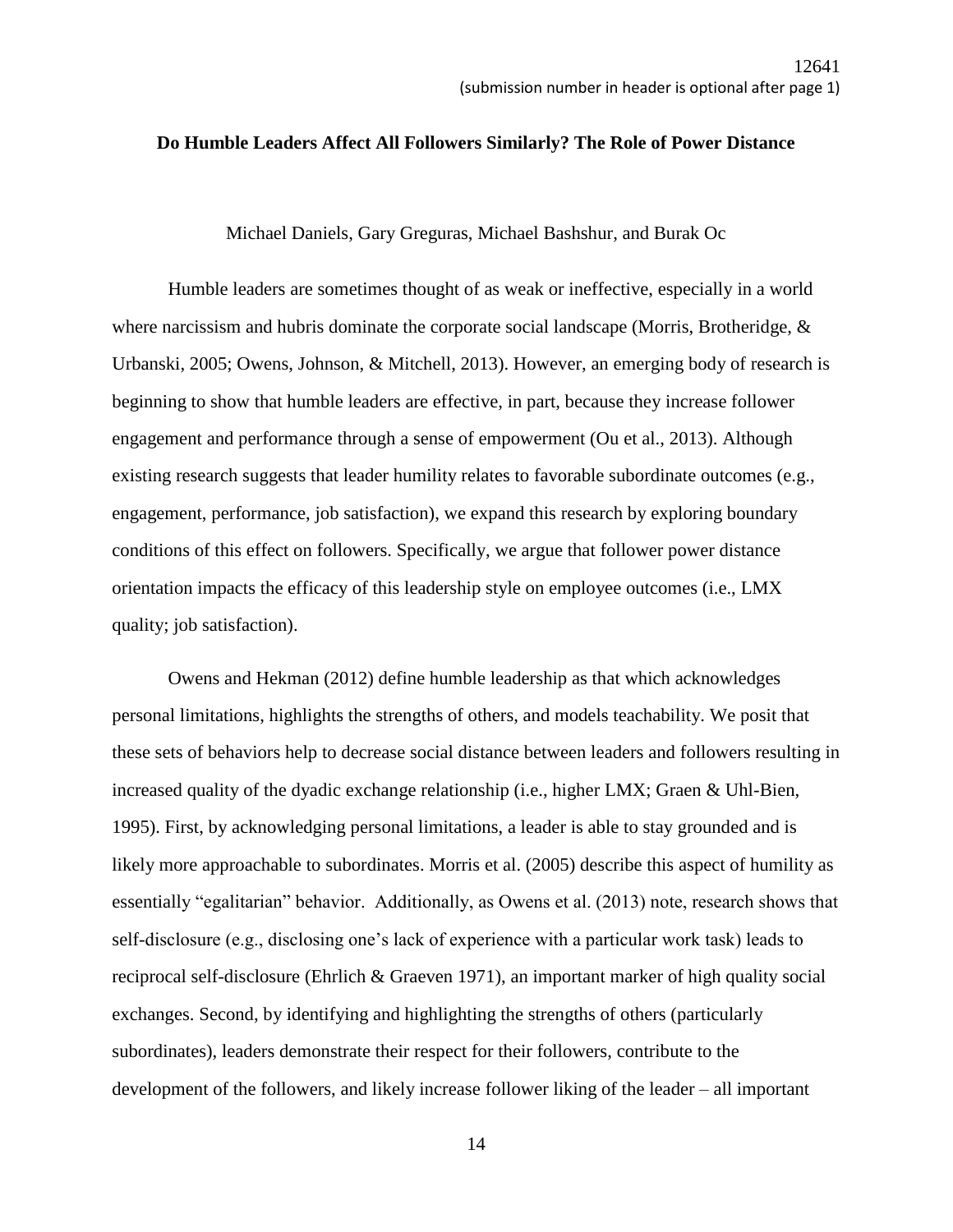components of LMX quality (Dansereau, Graen, & Haga, 1975). Finally, a teachable leader is one who actively seeks feedback, is open to the ideas of others, and adapts in the face of new information. This is likely to benefit the leader-member relationship because the leader will be more aware of the concerns, grievances, opinions, and ideas of subordinates, and therefore, respond accordingly. Indeed, there is evidence in the literature that feedback seeking positively relates to LMX quality when the behavior is perceived as authentic (Lam, Huang, & Snape, 2007). Additionally, we attempt to replicate the finding that humble leadership positively impacts subordinate job satisfaction (Owens et al., 2013). We expect this relation because the humble leader behaviors discussed above mirror other satisfying leader behaviors like being selfaware/authentic (Walumbwa, Avolio, Gardner, Wernsing, & Peterson, 2008) and giving voice (Bies & Shapiro, 1988).

### *H1: Leader humility positively relates to LMX.*

#### *H2: Leader humility positively relates to follower job satisfaction.*

Though humility is a virtue espoused by many world religions, philosophies, and cultural teachings, it is possible that cultural values impact the strength of the relations between leader humility and follower outcomes. In this study, we focus on power distance orientation at the individual level because it is most directly related to the relationship between leaders and followers (House, Hanges, Javidan, Dorfman, & Gupta, 2004). Power distance orientation refers to the degree to which individuals accept inequalities (e.g., inequalities in power, status, wealth) as unavoidable, legitimate, or functional (Hofstede, 1980). In high power distance cultures, leadership is assumed to be more task-oriented and less people-oriented because of the high social distance inherent in hierarchical relationships (Bochner & Hesketh, 1994). Leadership in these cultures also tends to be more directive and less consultative (Hofstede, 1980). As a result, there is much less social exchange between members at different levels of the organizational hierarchy in high power distance cultures (Taras, Kirkman, & Steel, 2010).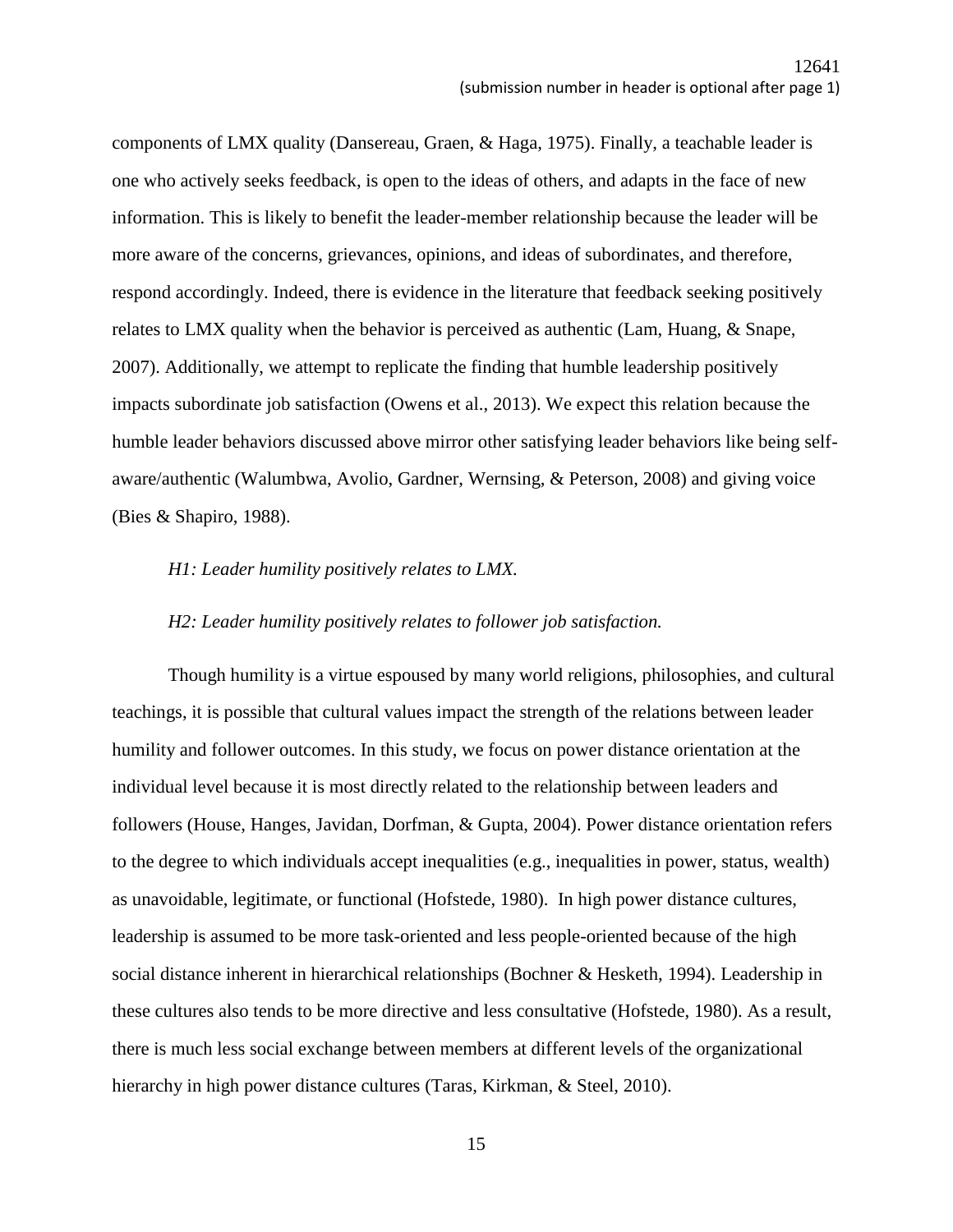Our third hypothesis examines how power distance may moderate follower perceptions of leader humility. Morris et al. (2005) argue that humble leaders may be less effective in high power distance cultures than in low power distance cultures. This is because a leader who praises and consults followers might violate implicit theories of leadership for that follower. To our knowledge, however, there has been no empirical evidence to date to reinforce this proposition. There is evidence, however, that high power distance followers are more likely to mimic the behavior of their leaders. For example, based on social learning theory (Bandura, 1971, 1973) Lian, Ferris, and Brown (2012) argued that high power distance-oriented individuals are more likely to view their supervisors as role models, and therefore, mimic their behaviors (e.g., admit mistakes, seek feedback) because they will view their superior as someone from whom to learn. This lends support to the notion that humble leaders who attempt to initiate social exchange with followers will more likely be met with reciprocal behavior in high power distance followers (vs. low power distance followers). Without humble leader behaviors to initiate the exchange relationship with high power distance followers, such a relationship is unlikely to develop because of the social distance between the parties. Thus, we posit that humble leadership will have a greater effect on high power distance followers (than low power distance followers) because it likely reduces the social distance between leaders and followers, spurns a more reciprocal exchange relationship, and ultimately more strongly increases the relationship quality (LMX) and job satisfaction of followers.

*H3a-b: The relations between leader humility and a) LMX and b) job satisfaction will be stronger for high power distance followers than low power distance followers.* 

We tested our hypotheses using a multi-wave survey study of 399 supervisor-subordinate dyads in Singapore. Our sample consists of mostly ethnic Chinese (71.3%) females (54%) with an average age of 35.11 (*SD*=12.67). About half of our sample worked in non-managerial roles (50.8%) with the remaining participants engaging in some sort of managerial or supervisory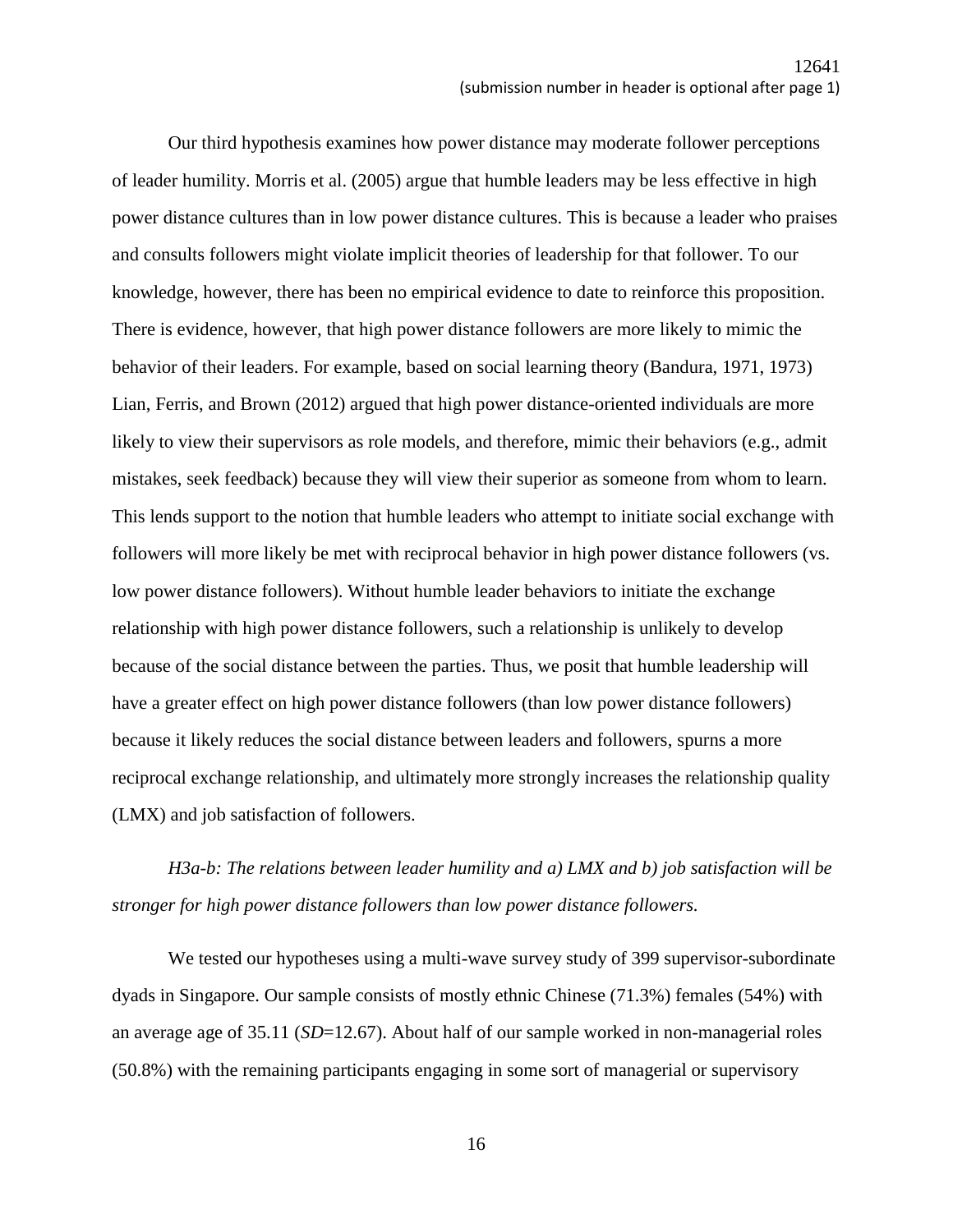activity. We measured leader humility from the subordinate perspective (Owens & Hekman, 2012) at time 1, power distance (Yoo, Donthu, & Lenartowicz) and LMX (Liden & Maslyn, 1998) at time 2, and job satisfaction (Brayfield-Roth, 1951) at time 3. All scales exhibited acceptable reliabilities ( $\alpha$  >.70). Using moderated regression, we tested and supported all three hypotheses. That is, leader humility positively relates to LMX and job satisfaction of subordinates and this effect is stronger when subordinates are higher on power distance.

Our study contributes to both the emerging literature on leader humility as well as the broader leadership literature. The scant research on leader humility indicates that humility is an effective leadership style to improve follower performance and job attitudes (Owens et al., 2013). However, little is known about its utility for followers with different cultural values. Our study shows that humility is indeed a follower-centric leadership style that increases social relationships and satisfaction of followers. However, it appears that followers with high power distance benefit the most from leaders who are more egalitarian and act more humbly.

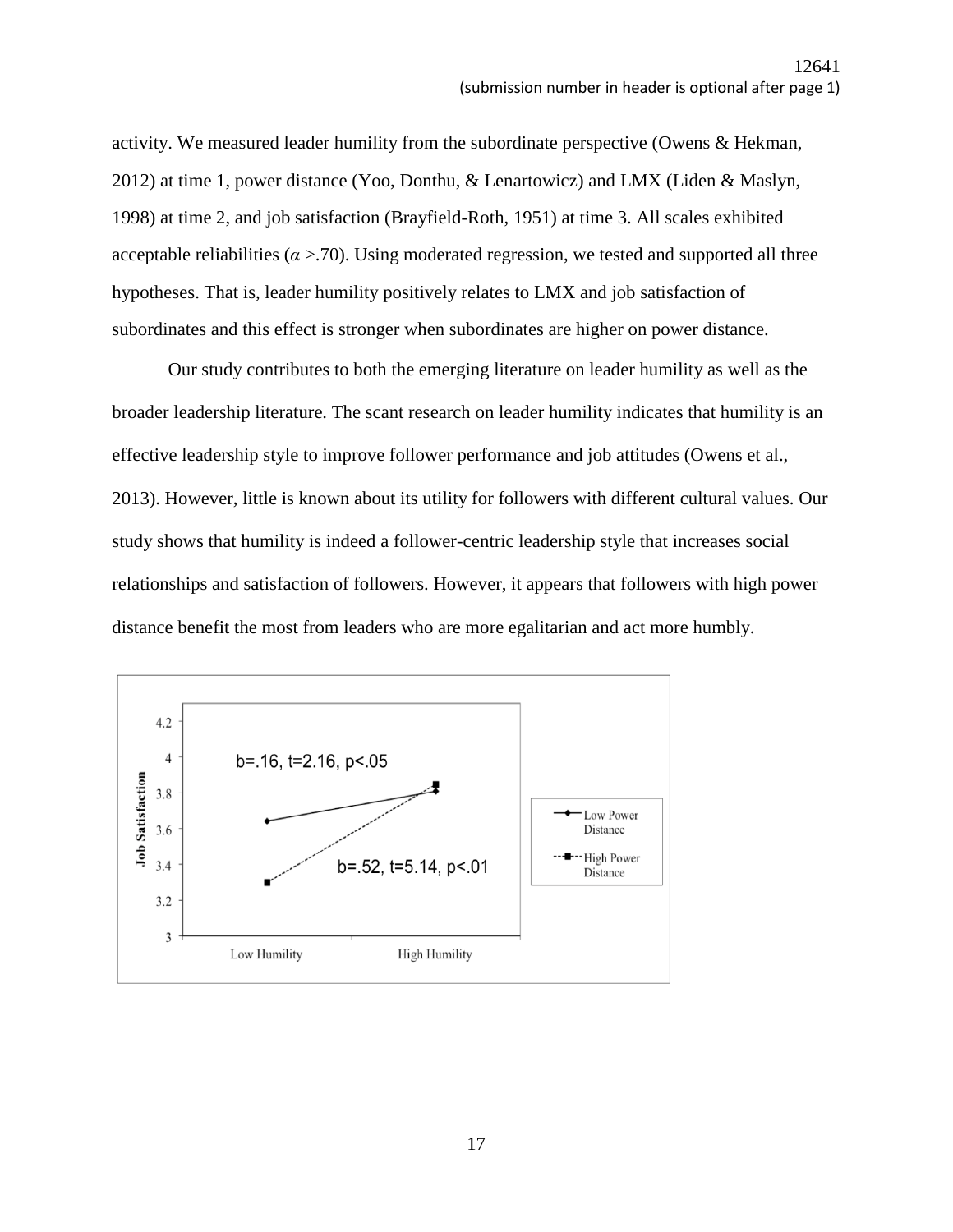

# **Figures 1-2: Moderating Effect of Power Distance on Humility-Outcome Relations**

*Note: Y-axis scaled at +1/-1 SD of dependent variable. Regression lines plotted at +1/-1 SD of power distance. Simple slope analyses presented next to regression lines.*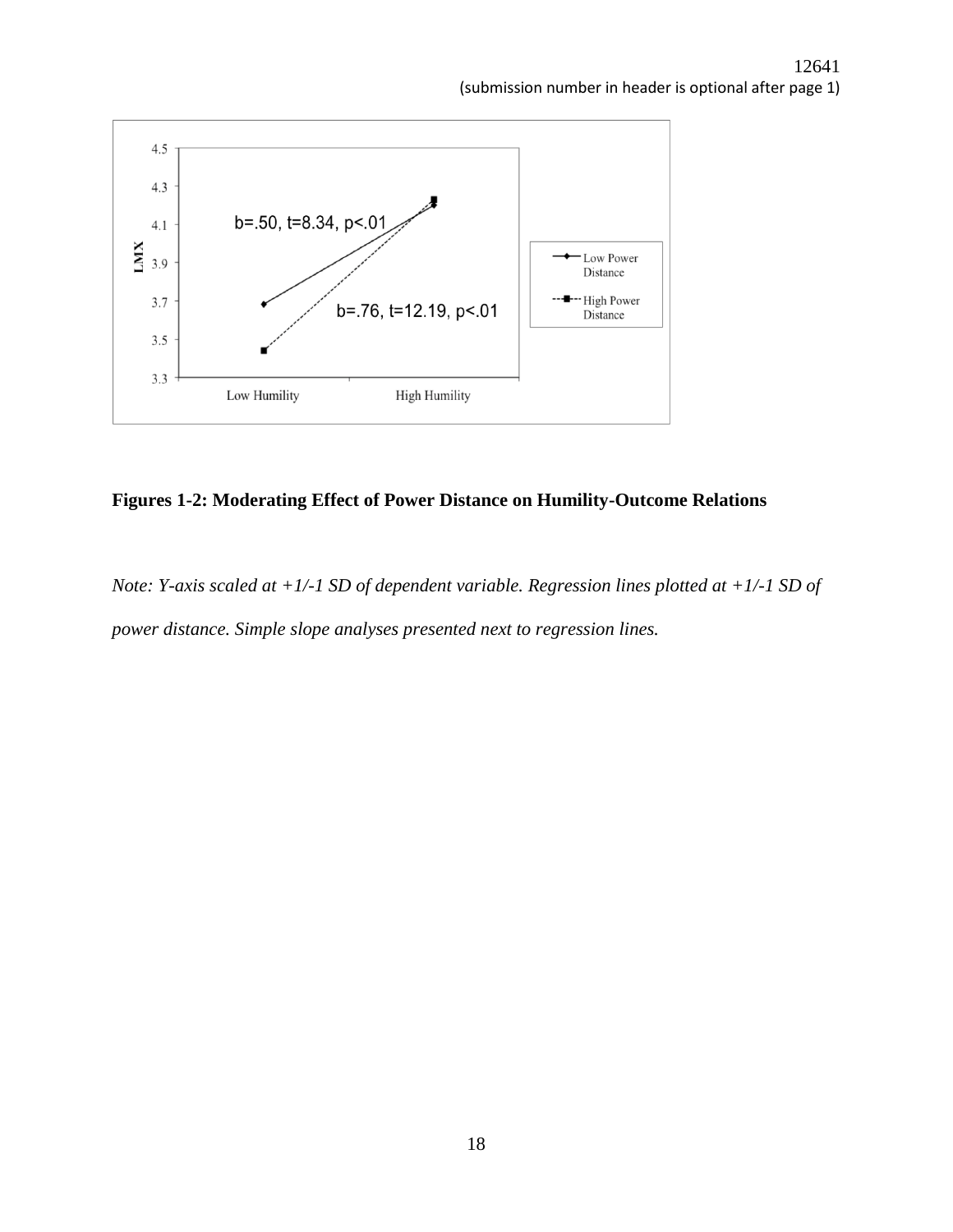# **A Cross-Cultural Comparison of Humility and Charisma Relationship with Status Incongruences as Moderators**

Amy Y. Ou, Qin Su, Chia-Yen (Chad) Chiu, and Bradley Owens

Humility is a personal characteristic comprising a willingness to know oneself accurately, appreciation of others' strengths and contributions, and openness to feedback [\(Owens, Johnson,](file://///zorro.aom.org/Annual%20Meeting/2017%20Annual%20Meeting%20Atlanta/Program%20Documents/Sample_Submissions/JH%20Sample_Submission_PRESENTER_SYMPOSIUM.docx%23_ENREF_24)  [& Mitchell, 2013b\)](file://///zorro.aom.org/Annual%20Meeting/2017%20Annual%20Meeting%20Atlanta/Program%20Documents/Sample_Submissions/JH%20Sample_Submission_PRESENTER_SYMPOSIUM.docx%23_ENREF_24). It has been regarded as a virtue in both Eastern and Western philosophies. In the East, Buddhism, Confucianism and Taoism regard humility as a beneficial practice for wisdom and success [\(Carus, 1909;](file://///zorro.aom.org/Annual%20Meeting/2017%20Annual%20Meeting%20Atlanta/Program%20Documents/Sample_Submissions/JH%20Sample_Submission_PRESENTER_SYMPOSIUM.docx%23_ENREF_8) [Legge, 1991;](file://///zorro.aom.org/Annual%20Meeting/2017%20Annual%20Meeting%20Atlanta/Program%20Documents/Sample_Submissions/JH%20Sample_Submission_PRESENTER_SYMPOSIUM.docx%23_ENREF_19) [Wilhelm & Baynes, 2011;](file://///zorro.aom.org/Annual%20Meeting/2017%20Annual%20Meeting%20Atlanta/Program%20Documents/Sample_Submissions/JH%20Sample_Submission_PRESENTER_SYMPOSIUM.docx%23_ENREF_31) [Yuan, 2002\)](file://///zorro.aom.org/Annual%20Meeting/2017%20Annual%20Meeting%20Atlanta/Program%20Documents/Sample_Submissions/JH%20Sample_Submission_PRESENTER_SYMPOSIUM.docx%23_ENREF_32). Among Western philosophers, Aristotle and Kants [\(Crisp, 2000;](file://///zorro.aom.org/Annual%20Meeting/2017%20Annual%20Meeting%20Atlanta/Program%20Documents/Sample_Submissions/JH%20Sample_Submission_PRESENTER_SYMPOSIUM.docx%23_ENREF_9) [Grenberg, 2005\)](file://///zorro.aom.org/Annual%20Meeting/2017%20Annual%20Meeting%20Atlanta/Program%20Documents/Sample_Submissions/JH%20Sample_Submission_PRESENTER_SYMPOSIUM.docx%23_ENREF_12) emphasized humility as a foundational virtue that keep other virtues in perspective. Indeed, studies in both Eastern [\(Ou et al., 2014\)](file://///zorro.aom.org/Annual%20Meeting/2017%20Annual%20Meeting%20Atlanta/Program%20Documents/Sample_Submissions/JH%20Sample_Submission_PRESENTER_SYMPOSIUM.docx%23_ENREF_22) and Western (Owens et al., 2013b) settings have supported the effects of leader humility on positive employee attitudes and behaviors. As humility can be mistaken as unconfidence or incompetence [\(Grenberg, 2005\)](file://///zorro.aom.org/Annual%20Meeting/2017%20Annual%20Meeting%20Atlanta/Program%20Documents/Sample_Submissions/JH%20Sample_Submission_PRESENTER_SYMPOSIUM.docx%23_ENREF_12), scholars [\(Owens, Chiu, & Ou, 2013a\)](file://///zorro.aom.org/Annual%20Meeting/2017%20Annual%20Meeting%20Atlanta/Program%20Documents/Sample_Submissions/JH%20Sample_Submission_PRESENTER_SYMPOSIUM.docx%23_ENREF_23) suggest that the effectiveness of leader humility is contingent upon some "credentials" that leaders have. For example, Owens and Hekman (2012) suggested that humble leaders without competence might not be well received by subordinates. By far, there is limited understanding about what credentials humble leaders should have and whether such credentials differ in the Eastern and Western contexts. To provide a preliminary answer to these questions, we study the association between leader humility and charisma in the eyes of followers, and test whether social status incongruence moderates this association differently in China and the United States.

Charisma is followers' attribution of a leader as inspirational and visionary that helps transform the needs, values, preferences, and aspirations of followers, motivate followers to make personal sacrifices for collective good, and perform above and beyond the call of duty [\(House, Spangler, & Woycke, 1991\)](file://///zorro.aom.org/Annual%20Meeting/2017%20Annual%20Meeting%20Atlanta/Program%20Documents/Sample_Submissions/JH%20Sample_Submission_PRESENTER_SYMPOSIUM.docx%23_ENREF_16). Humility does not seem aligned with Chinese cultural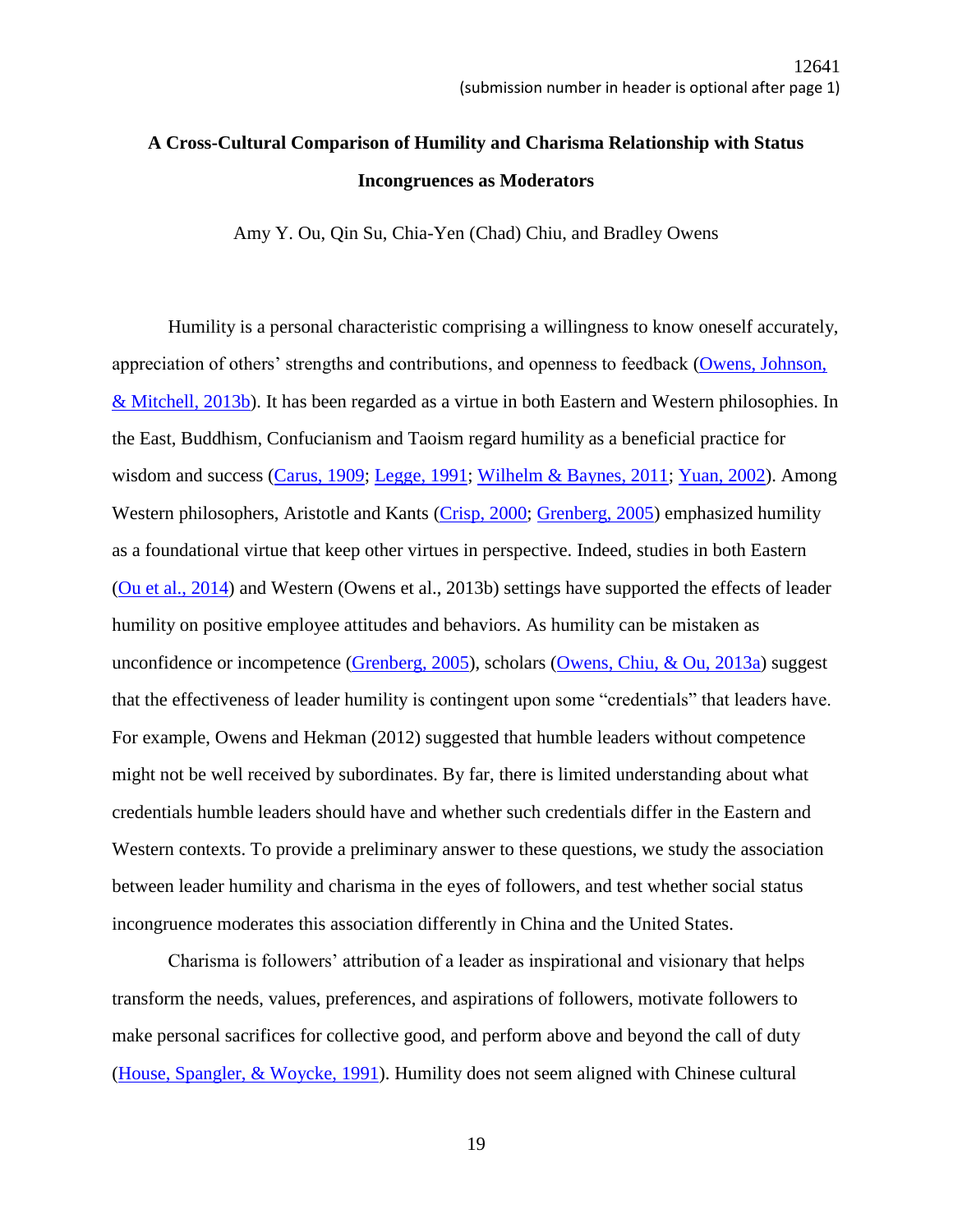values of power distance and vertical collectivism that emphasize leader authority and follower submission [\(Hofstede, 2001;](file://///zorro.aom.org/Annual%20Meeting/2017%20Annual%20Meeting%20Atlanta/Program%20Documents/Sample_Submissions/JH%20Sample_Submission_PRESENTER_SYMPOSIUM.docx%23_ENREF_13) [Triandis & Gelfand, 1998\)](file://///zorro.aom.org/Annual%20Meeting/2017%20Annual%20Meeting%20Atlanta/Program%20Documents/Sample_Submissions/JH%20Sample_Submission_PRESENTER_SYMPOSIUM.docx%23_ENREF_30). It also appears contradictory to traits associated with American leadership prototypes such as need for power [\(House et al., 1991\)](file://///zorro.aom.org/Annual%20Meeting/2017%20Annual%20Meeting%20Atlanta/Program%20Documents/Sample_Submissions/JH%20Sample_Submission_PRESENTER_SYMPOSIUM.docx%23_ENREF_16), extraversion [\(Bono & Judge, 2004\)](file://///zorro.aom.org/Annual%20Meeting/2017%20Annual%20Meeting%20Atlanta/Program%20Documents/Sample_Submissions/JH%20Sample_Submission_PRESENTER_SYMPOSIUM.docx%23_ENREF_6), assertiveness, competitiveness or masculinity (Koenig, [Eagly, Mitchell, & Ristikari, 2011;](file://///zorro.aom.org/Annual%20Meeting/2017%20Annual%20Meeting%20Atlanta/Program%20Documents/Sample_Submissions/JH%20Sample_Submission_PRESENTER_SYMPOSIUM.docx%23_ENREF_18) [Lord, De Vader, & Alliger, 1986\)](file://///zorro.aom.org/Annual%20Meeting/2017%20Annual%20Meeting%20Atlanta/Program%20Documents/Sample_Submissions/JH%20Sample_Submission_PRESENTER_SYMPOSIUM.docx%23_ENREF_20). However, humble leaders are by no means non-charismatic because they can generate followers' identification with the collective vision.

Humble leaders become charismatic through frame alignment and role modeling [\(Howell](file://///zorro.aom.org/Annual%20Meeting/2017%20Annual%20Meeting%20Atlanta/Program%20Documents/Sample_Submissions/JH%20Sample_Submission_PRESENTER_SYMPOSIUM.docx%23_ENREF_17)  [& Shamir, 2005\)](file://///zorro.aom.org/Annual%20Meeting/2017%20Annual%20Meeting%20Atlanta/Program%20Documents/Sample_Submissions/JH%20Sample_Submission_PRESENTER_SYMPOSIUM.docx%23_ENREF_17). They keep an open ear to followers' voices and encourage them to speak up. Therefore, they are able to align the followers' values and desires with the collective's values and mission, and articulate a vision that is not for personal glory but incorporates followers' interests [\(Galvin, Waldman, & Balthazard, 2010;](file://///zorro.aom.org/Annual%20Meeting/2017%20Annual%20Meeting%20Atlanta/Program%20Documents/Sample_Submissions/JH%20Sample_Submission_PRESENTER_SYMPOSIUM.docx%23_ENREF_11) [House & Howell, 1992\)](file://///zorro.aom.org/Annual%20Meeting/2017%20Annual%20Meeting%20Atlanta/Program%20Documents/Sample_Submissions/JH%20Sample_Submission_PRESENTER_SYMPOSIUM.docx%23_ENREF_15). Humble leaders are also able to role model an identity carrying collective values because they submit to something greater than the self and their personal drives are in line with the collective interests [\(Tangney,](file://///zorro.aom.org/Annual%20Meeting/2017%20Annual%20Meeting%20Atlanta/Program%20Documents/Sample_Submissions/JH%20Sample_Submission_PRESENTER_SYMPOSIUM.docx%23_ENREF_29)  [2002\)](file://///zorro.aom.org/Annual%20Meeting/2017%20Annual%20Meeting%20Atlanta/Program%20Documents/Sample_Submissions/JH%20Sample_Submission_PRESENTER_SYMPOSIUM.docx%23_ENREF_29). Previous theoretical discussions [\(Nielsen, Marrone, & Slay, 2010\)](file://///zorro.aom.org/Annual%20Meeting/2017%20Annual%20Meeting%20Atlanta/Program%20Documents/Sample_Submissions/JH%20Sample_Submission_PRESENTER_SYMPOSIUM.docx%23_ENREF_21) and qualitative studies (Collins, 2001; [Owens & Hekman, 2012\)](file://///zorro.aom.org/Annual%20Meeting/2017%20Annual%20Meeting%20Atlanta/Program%20Documents/Sample_Submissions/JH%20Sample_Submission_PRESENTER_SYMPOSIUM.docx%23_ENREF_39) have recognized the association of humility with leader charisma. An empirical study that examined the source of charisma from Gandhi ( $\frac{B\log h}{\&}$ [Robinson, 2010\)](file://///zorro.aom.org/Annual%20Meeting/2017%20Annual%20Meeting%20Atlanta/Program%20Documents/Sample_Submissions/JH%20Sample_Submission_PRESENTER_SYMPOSIUM.docx%23_ENREF_5) reached a similar conclusion that leaders without attractive appearance can be charismatic by drawing on rhetoric that emphasize their similarity to followers, followers' worth, and a brighter future for the collective. Since charisma has been emphasized in both Chinese and American cultures [\(House, Hanges, Javidan, Dorfman, & Gupta, 2004\)](file://///zorro.aom.org/Annual%20Meeting/2017%20Annual%20Meeting%20Atlanta/Program%20Documents/Sample_Submissions/JH%20Sample_Submission_PRESENTER_SYMPOSIUM.docx%23_ENREF_14), and we do not expect the association between humility and charisma differs in these contexts.

*Hypothesis 1: Leader humility is positively associated with a follower' attribution of leader charisma in both Chinese and American contexts*.

Following discussions about credentials as prerequisites of leader humility effectiveness (Owens et al., 2013a, 2013b), we consider the moderation effect of status incongruence on the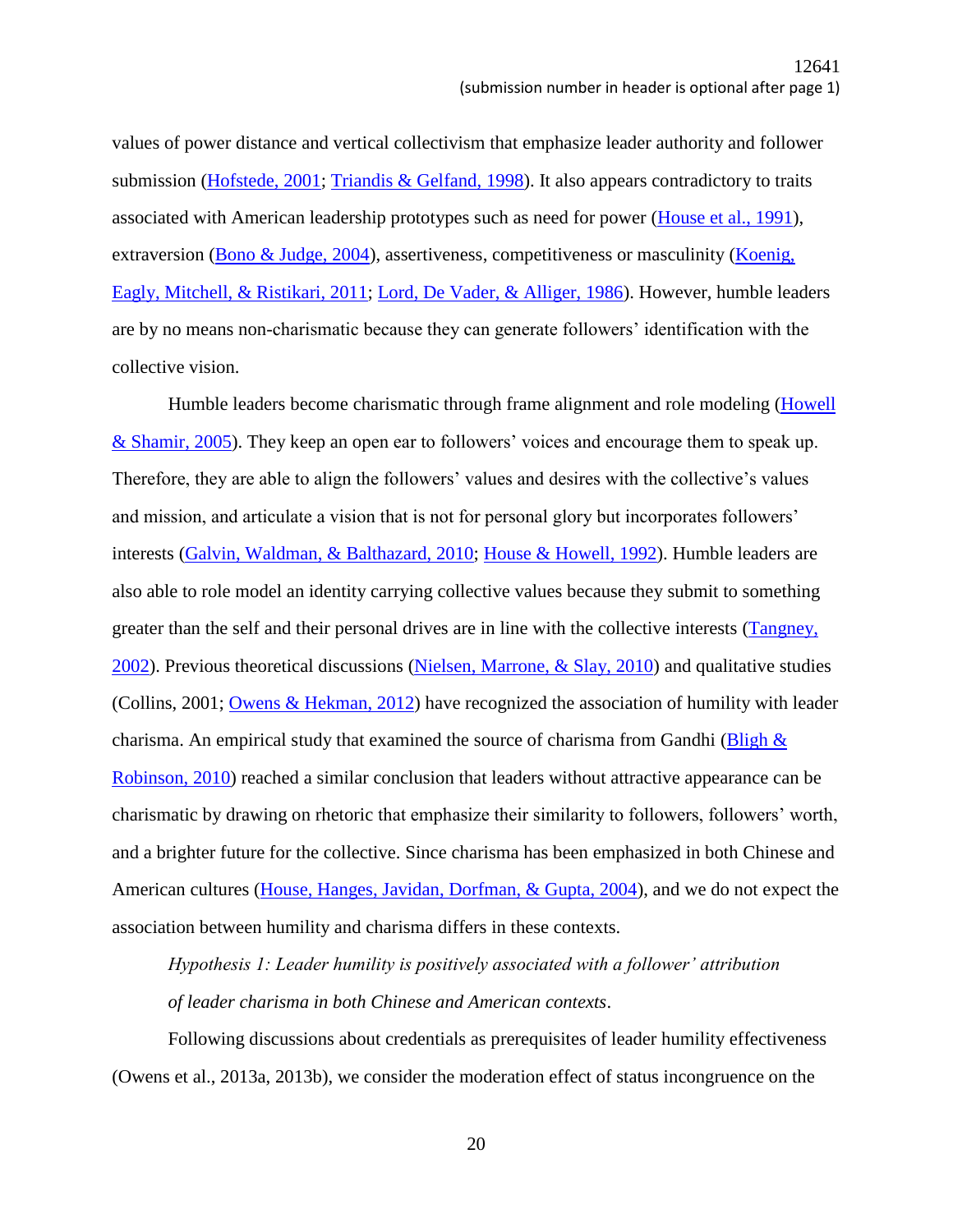humility – charisma relationship. According Status Characteristics Theory (Berger, Fisek, [Norman, & Zelditch Jr, 1977;](file://///zorro.aom.org/Annual%20Meeting/2017%20Annual%20Meeting%20Atlanta/Program%20Documents/Sample_Submissions/JH%20Sample_Submission_PRESENTER_SYMPOSIUM.docx%23_ENREF_2) [Fisek, Berger, & Norman, 2005\)](file://///zorro.aom.org/Annual%20Meeting/2017%20Annual%20Meeting%20Atlanta/Program%20Documents/Sample_Submissions/JH%20Sample_Submission_PRESENTER_SYMPOSIUM.docx%23_ENREF_10), certain demographics such as age, gender, education or race are status cues, and people behave according to their perception of their own status in the social structure. In our study, we focus on gender and education as status proxies due to their salience in both China and the United States [\(Bian, 2002;](file://///zorro.aom.org/Annual%20Meeting/2017%20Annual%20Meeting%20Atlanta/Program%20Documents/Sample_Submissions/JH%20Sample_Submission_PRESENTER_SYMPOSIUM.docx%23_ENREF_3) [Zhao, 2012\)](file://///zorro.aom.org/Annual%20Meeting/2017%20Annual%20Meeting%20Atlanta/Program%20Documents/Sample_Submissions/JH%20Sample_Submission_PRESENTER_SYMPOSIUM.docx%23_ENREF_33). Status incongruence refers to scenarios when a leader has lower social status than a follower. In the case of gender, status incongruence occurs when a leader is a female and a follower is a male. In the case of education, status incongruence occurs when a leader has lower education than a follower.

We propose that status incongruence may strengthen the humility – charisma relationship in China but weaken it in the United States. Chinese culture is characterized by high power distance and vertical collectivism [\(Hofstede, 2001;](file://///zorro.aom.org/Annual%20Meeting/2017%20Annual%20Meeting%20Atlanta/Program%20Documents/Sample_Submissions/JH%20Sample_Submission_PRESENTER_SYMPOSIUM.docx%23_ENREF_13) [Triandis & Gelfand, 1998\)](file://///zorro.aom.org/Annual%20Meeting/2017%20Annual%20Meeting%20Atlanta/Program%20Documents/Sample_Submissions/JH%20Sample_Submission_PRESENTER_SYMPOSIUM.docx%23_ENREF_30). In a high power distance culture, followers surrender to formal authority and expect top-down communication [\(Hofstede, 2001\)](file://///zorro.aom.org/Annual%20Meeting/2017%20Annual%20Meeting%20Atlanta/Program%20Documents/Sample_Submissions/JH%20Sample_Submission_PRESENTER_SYMPOSIUM.docx%23_ENREF_13). Similarly, vertical collectivism emphasizes hierarchical structures of power and moral conformity, and followers expect obedience and centralized decision making [\(Triandis](file://///zorro.aom.org/Annual%20Meeting/2017%20Annual%20Meeting%20Atlanta/Program%20Documents/Sample_Submissions/JH%20Sample_Submission_PRESENTER_SYMPOSIUM.docx%23_ENREF_30)  [& Gelfand, 1998\)](file://///zorro.aom.org/Annual%20Meeting/2017%20Annual%20Meeting%20Atlanta/Program%20Documents/Sample_Submissions/JH%20Sample_Submission_PRESENTER_SYMPOSIUM.docx%23_ENREF_30). Therefore, followers in China are not expected to have an independent self nor have personal input to influence vision formation. However, the effects of humility heavily rely on followers' willingness to voice their opinions and clear self-concepts independent of leaders' definitions [\(Howell & Shamir, 2005\)](file://///zorro.aom.org/Annual%20Meeting/2017%20Annual%20Meeting%20Atlanta/Program%20Documents/Sample_Submissions/JH%20Sample_Submission_PRESENTER_SYMPOSIUM.docx%23_ENREF_17). Status incongruence may enhance the effect of leader humility because followers with higher social status than leaders may have higher confidence that their opinions will be solicited and thus are more willing to participate and voice [\(Ridgeway & Walker, 1995\)](file://///zorro.aom.org/Annual%20Meeting/2017%20Annual%20Meeting%20Atlanta/Program%20Documents/Sample_Submissions/JH%20Sample_Submission_PRESENTER_SYMPOSIUM.docx%23_ENREF_27). As humble leaders are willing to incorporate their opinions in vision formation, these followers are more likely to identify with the vision and the associated collective. Therefore, they are more likely to be affected by humble leaders and attribute charisma to the leaders.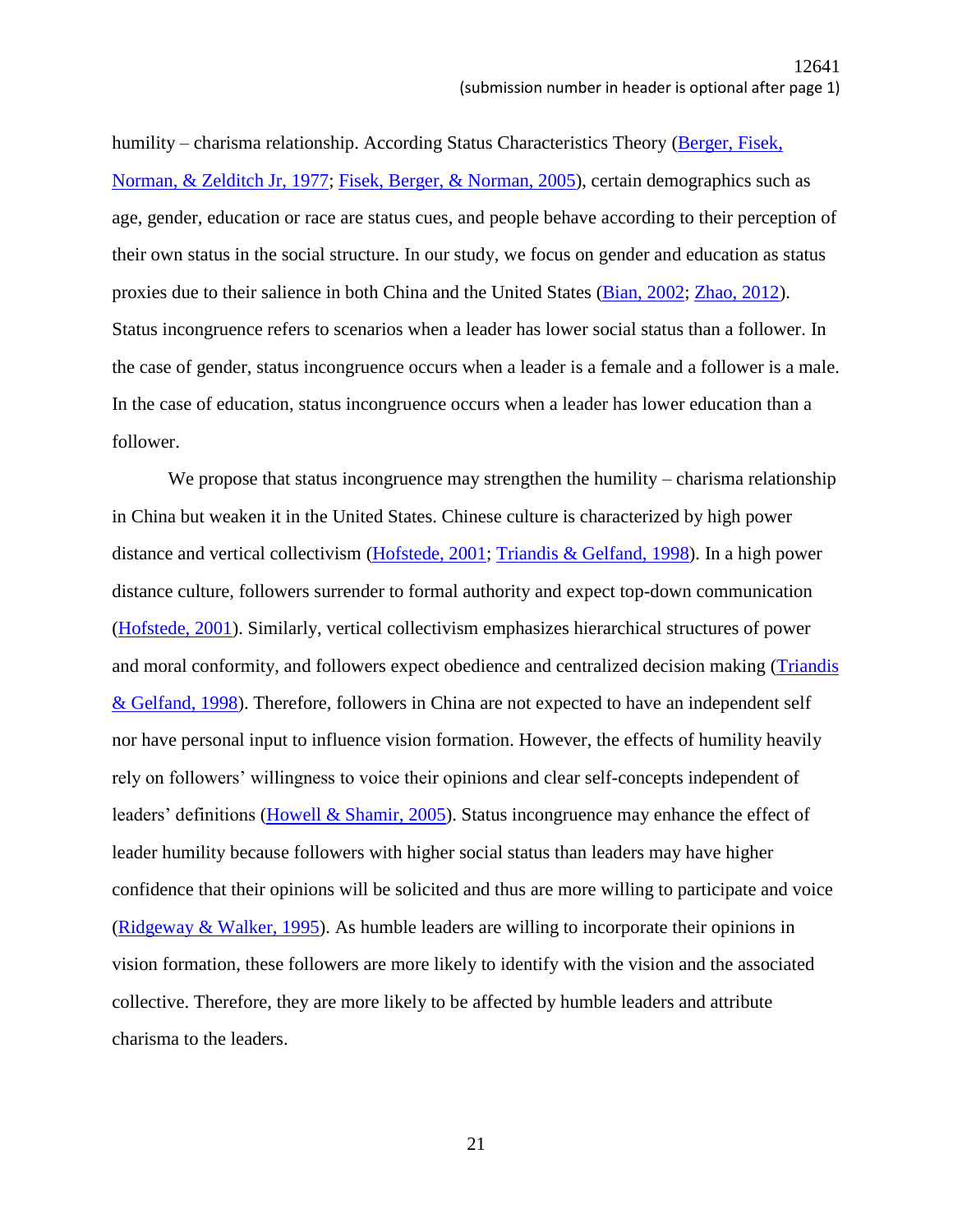*Hypothesis 2a: In China, the positive relationship between leader humility and a follower's attribution of leader charisma is moderated by social status incongruence such that the relationship is stronger when a leader has lower social status than a follower.*

In contrast, several streams of research developed in the Western context suggest the opposite. According to the behavior compensation argument  $(Sauer, 2011)$ , a leader who has lower social status than a follower is lack of personal power, and thus should use more directive leadership style to claim position power and compensate for his/her lack of personal power. In the status defense argument [\(Blader & Chen, 2011;](file://///zorro.aom.org/Annual%20Meeting/2017%20Annual%20Meeting%20Atlanta/Program%20Documents/Sample_Submissions/JH%20Sample_Submission_PRESENTER_SYMPOSIUM.docx%23_ENREF_4) [Pearce & Xu, 2012\)](file://///zorro.aom.org/Annual%20Meeting/2017%20Annual%20Meeting%20Atlanta/Program%20Documents/Sample_Submissions/JH%20Sample_Submission_PRESENTER_SYMPOSIUM.docx%23_ENREF_25), a leader with status incongruence should make an effort to maintain their status by taking more assertive actions rather than being humble. Bunderson and Reagans [\(2011\)](file://///zorro.aom.org/Annual%20Meeting/2017%20Annual%20Meeting%20Atlanta/Program%20Documents/Sample_Submissions/JH%20Sample_Submission_PRESENTER_SYMPOSIUM.docx%23_ENREF_7) also suggest that actors with higher ranking is more influential when they use their power and status in more "socialized" ways, and Owens and colleagues [\(2013a\)](file://///zorro.aom.org/Annual%20Meeting/2017%20Annual%20Meeting%20Atlanta/Program%20Documents/Sample_Submissions/JH%20Sample_Submission_PRESENTER_SYMPOSIUM.docx%23_ENREF_23) theorized and found that leader humility was more positively associated with follower performance and learning goal orientation when leaders had more legitimacy, that is, were perceived as competent, had longer organizational tenure or were male.

*Hypothesis 2b: In the United States, the positive relationship between leader humility and a follower's attribution of leader charisma is moderated by social status incongruence such that the relationship is weaker when a leader has lower social status than a follower.*

## **Methods and Results**

We tested the hypotheses using two samples: Sample 1 constituted 320 leaders and 707 followers in China, and Sample 2 had 179 leaders and 2,088 followers in the United States. Both humility [\(Ou et al., 2014;](file://///zorro.aom.org/Annual%20Meeting/2017%20Annual%20Meeting%20Atlanta/Program%20Documents/Sample_Submissions/JH%20Sample_Submission_PRESENTER_SYMPOSIUM.docx%23_ENREF_22) [Owens et al., 2013b\)](file://///zorro.aom.org/Annual%20Meeting/2017%20Annual%20Meeting%20Atlanta/Program%20Documents/Sample_Submissions/JH%20Sample_Submission_PRESENTER_SYMPOSIUM.docx%23_ENREF_24) and charisma [\(Bass & Avolio, 1995\)](file://///zorro.aom.org/Annual%20Meeting/2017%20Annual%20Meeting%20Atlanta/Program%20Documents/Sample_Submissions/JH%20Sample_Submission_PRESENTER_SYMPOSIUM.docx%23_ENREF_1) were assessed by followers using established measures. To reduce common method variance [\(Podsakoff, MacKenzie, Lee, & Podsakoff, 2003\)](file://///zorro.aom.org/Annual%20Meeting/2017%20Annual%20Meeting%20Atlanta/Program%20Documents/Sample_Submissions/JH%20Sample_Submission_PRESENTER_SYMPOSIUM.docx%23_ENREF_26), we used aggregated subordinate ratings to measure humility while charisma remained at the follower level. We controlled for both leaders'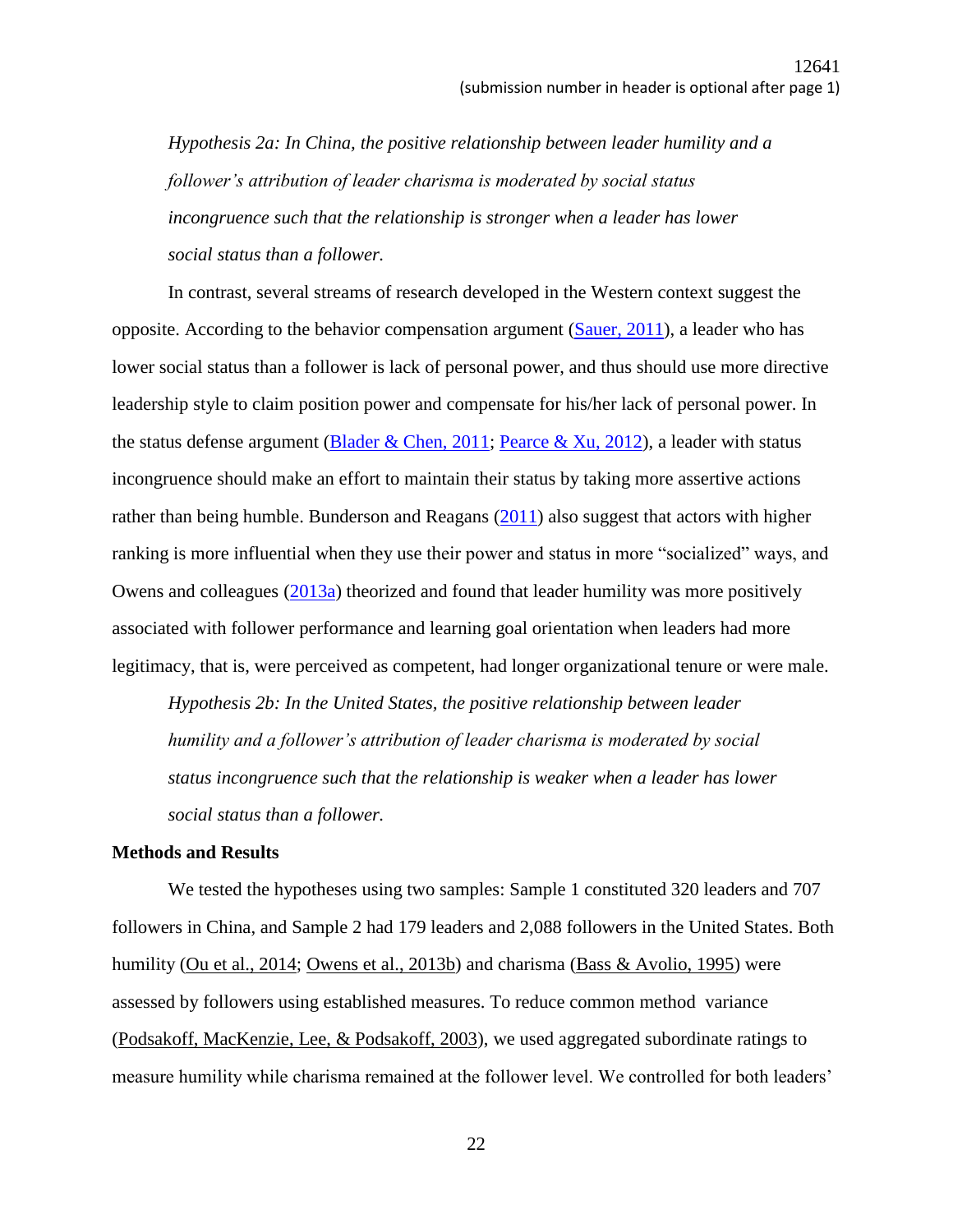and followers' demographics to rule out alternative explanations. Multilevel moderation regression was used to test the hypotheses. In both samples, humility had a main effect on charisma ( $\beta$  = 0.62,  $p < .01$ , for Sample 1;  $\beta$  = 0.69,  $p < .01$ , for Sample 2), supporting Hypothesis 1. When considering the moderation effect of status incongruence, both gender (*β =*  0.34,  $p < .10$ ) and education incongruence ( $\beta = 0.33$ ,  $p < .01$ ) strengthened the effect of humility in the Chinese sample, thus confirming Hypothesis 2a. In line with Hypothesis 2b, the interaction effects of gender ( $\beta$  = -.23*, p* > .10) and education ( $\beta$  = -.47*, p* > .10) incongruence with humility were both negative; however, neither interaction effects were significant, failing to support Hypothesis 2b.

In summary, our study found both similarity and differences in humble leadership in two cultural contexts: China and the United States. In both contexts, humble leaders are perceived as charismatic by their followers; however, humble leaders are more effective in China when they have lower social status in gender or education than their followers, while status incongruence does not change the relationship between humility and charisma in the United States.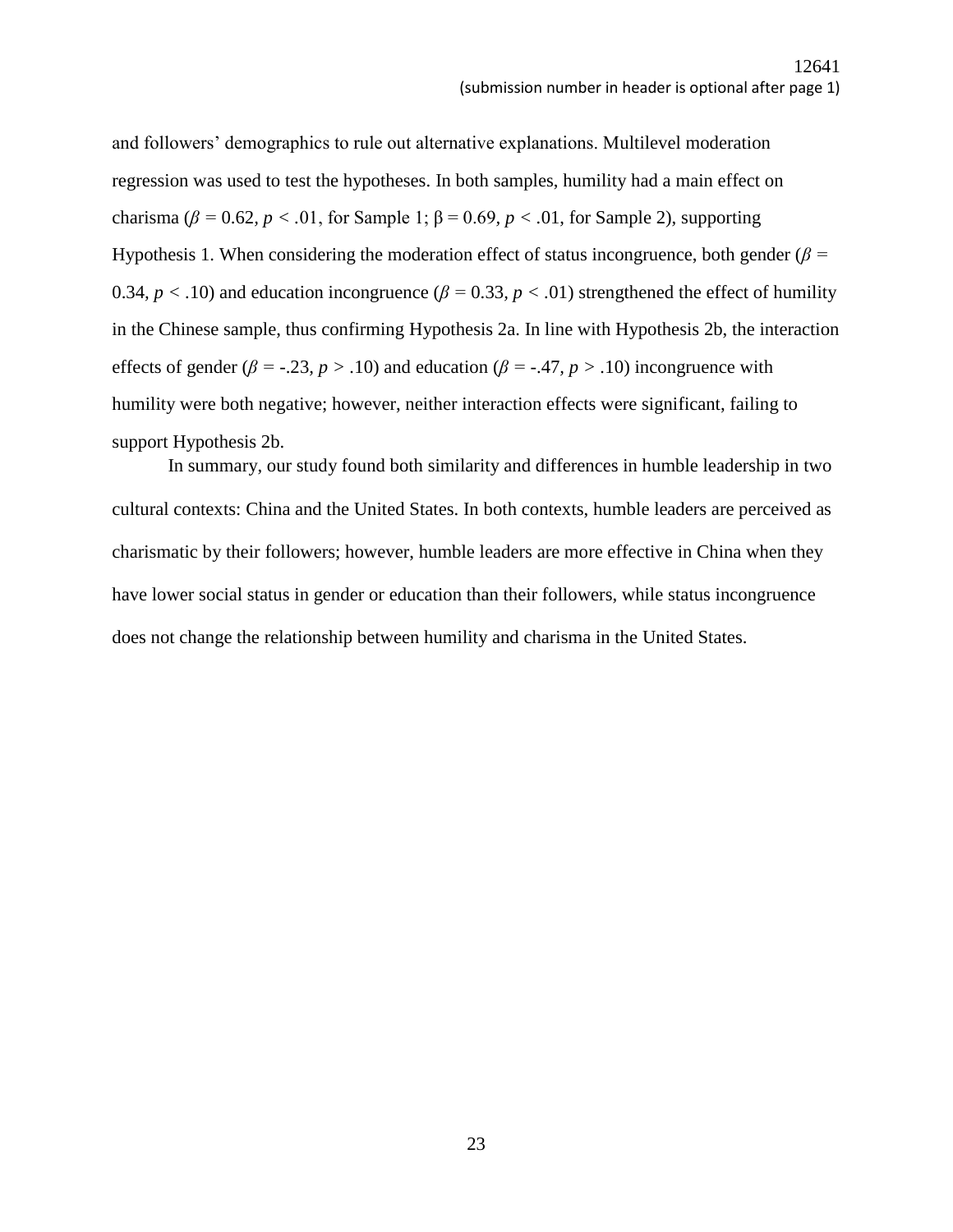# **CEO Humility: Development of an Unobtrusive Measure and Strategic Implications** *Marie Beauchesne and Nathan Hiller*

How "should" executives think of themselves? In the last fifteen years, there has been growing research interest in the constructs and implications of executive self-concept in the fields of strategic management and leadership. Spurred on in part by corporate scandals, malfeasance, and tales of executive excess, this research has focused largely on what might be considered the "high" end of self-concept personality dimensions – narcissism, hubris and core self-evaluations (CSE) (Chatterjee & Hambrick, 2007; Hayward & Hambrick, 1997; Resick, Whitman, Weingarden, & Hiller, 2009). In this paper, we outline the recent empirical work at non-executive levels on a self-concept variable that is often erroneously thought of to be at the low end of self-concept: humility. There is both strong conceptual and empirical evidence that humility is indeed a unique construct that adds explanatory power to individual behaviors and decision-making beyond narcissism and CSE (Ou, 2011), and we assert that this construct is likely to be highly relevant to a host of strategic outcomes. After describing and developing an unobtrusive multi-faceted measure of executive humility, we propose (and are in the process of testing) several behavioral and strategic implications of humility, including its impact on firm R&D spending, corporate social performance, firm performance, and CEO turnover.

## **What is (not) humility?**

There exists a real debate about whether humility is a detriment or an asset. Early writings and colloquial definition of humility have contributed to a pervasive misconception that humility is, in essence, a weakness - summed up by the phrase "I am not worth it". Others, including most notably the popular business author Jim Collins, have suggested that humility (which he defines in a suspect way) is an important leadership characteristic. Until recently, the debate was especially difficult because no scholarly definition existed. Consistent with recent conceptual and empirical work (Owens, 2009), we define humility as a personality trait that is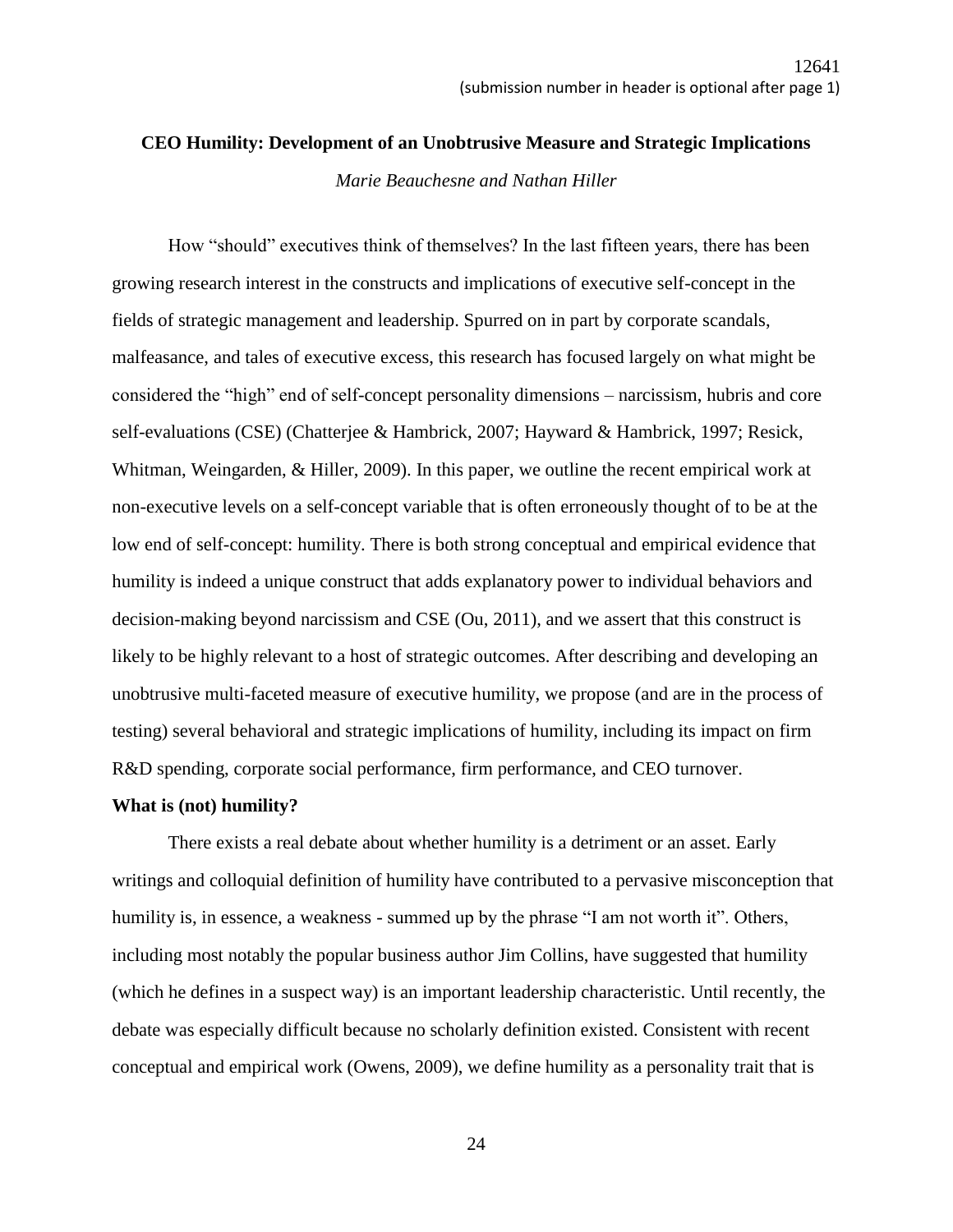the common core of four dimensions: openness to learn/teachability, self-awareness, appreciation of others' strengths and contributions, and low self-focus.

Humility is distinct, both conceptually and empirically, from other constructs such as narcissism, CSE, and learning orientation (Owens et al., 2013). For example, whereas antinarcissism shares similarities with the low-self focus dimension of humility, it fails to capture the fundamental components of the humility construct of *openness to learn* and *self-awareness* (Ou, 2011). In addition, scholars have found weak correlations between humility and these other variables (Ou et al., in press; Owens, 2013), ranging from 0.03 to 0.24.

### **Measurement of Humility**

Reliably measuring the construct of humility has been a challenge for researchers who have argued that individuals who report themselves as exceptionally humble may, paradoxically, be the opposite of humble (Morris et al., 2005; Ou et al., 2013). In the specific case of CEO humility, the difficulty of measuring the construct adds to the already challenging task of getting access to CEOs. In this study, we propose the development of an unobtrusive measure of CEO humility as a promising avenue for the study of executives in publicly traded firms.

In order to be included in our humility index, indicators needed to meet two criteria: 1) be substantially under the control of the CEO and 2) capture one or multiple dimensions of humility. For example, one indicator of the dimension of humility *appreciation of others' strengths and contributions* was derived through content analysis of letters to shareholders. Coders searched for any mention that the work of employees, TMT members, board members or other stakeholders was pivotal to firm success. For a measure of the *low self-focus* dimension of humility, a CEOs salary was divided by that of second-highest-paid executive (Chatterjee & Hambrick, 2007; Hayward & Hambrick, 1997). Even though humility is not the opposite of narcissism, there is potentially some overlap with the low self-focus dimension of humility, and in fact this unobtrusive indicator may be capturing (imperfectly) portions of each of the constructs. We are currently in the process of validating our humility index to assess whether the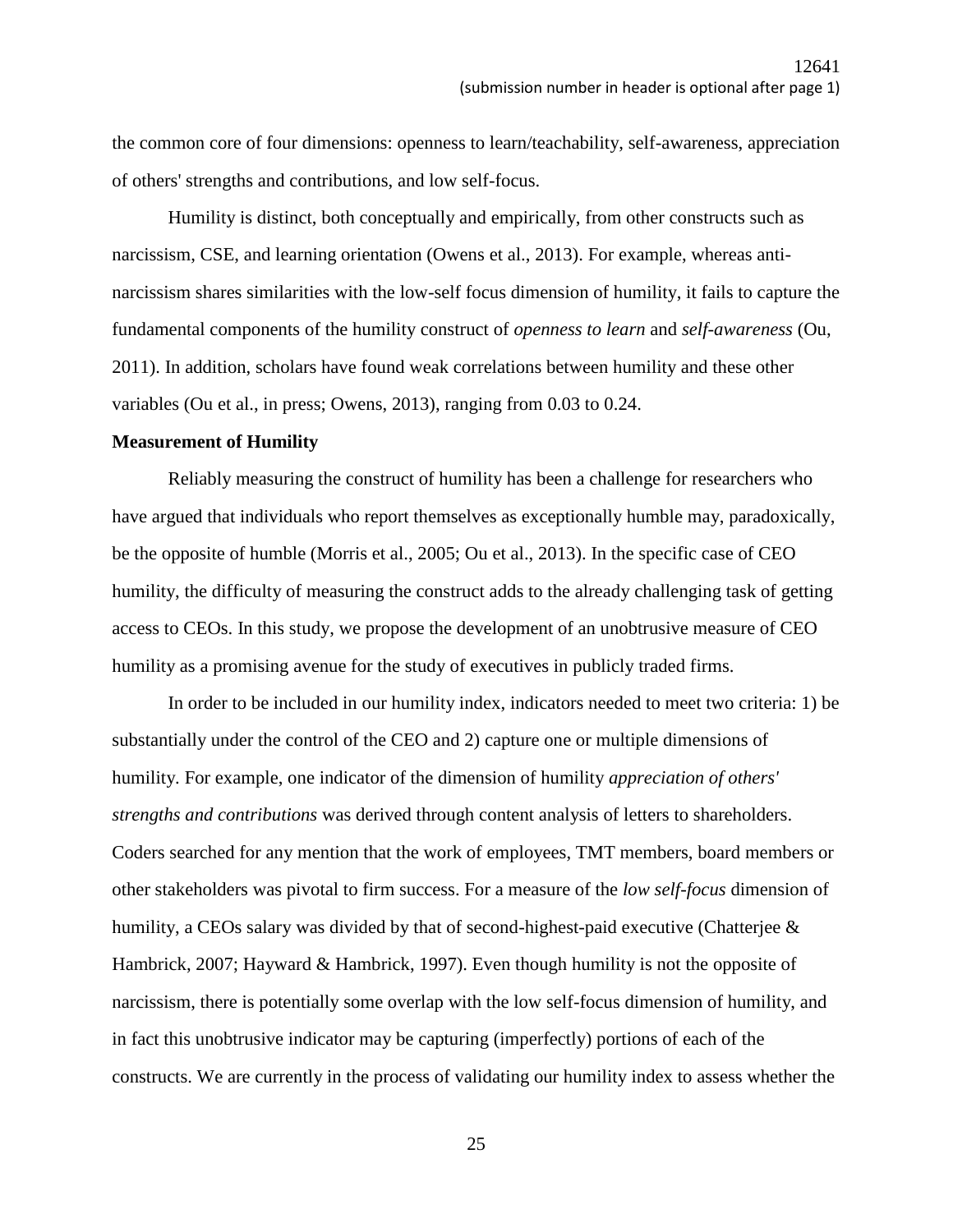overlapping indicators are in fact partial and incomplete measures of both humility and narcissism using an executive sample. Other indicators included in the index are: CEO board memberships in non-profits (low self-focus), level of education and breath of educational studies (developmental orientation), and other content measures from letters to shareholders.

## **Strategic Implications of Humility**

Given the rich history of executive characteristics and idiosyncrasies manifesting themselves in strategic outcomes (Hambrick & Mason, 1984), and based on the conceptual relevance of executive humility to strategic outcomes, we propose several hypotheses. Corporate Social Performance (CSP): Corporate leaders need to face the growing demands to manage both profit and social responsibility (Waddock & Graves, 1997). How they manage these two sometimes conflicting objectives is likely to be indicative of their personality and values. Humble CEOs' low self-focus lead them to seek the good of the collective above selfinterests (Owens, 2009). For publicly-traded firms, CEOs' best interests would be to make strategic decisions which quickly impact their companies' bottom lines, making sure board members are satisfied with their work in order to secure their jobs (Erickson & Jacobson, 1992). Alternatively, CEOs who value collective interests are more likely to engage in strategic actions that benefit all stakeholders. Such types of actions are the heart of what is considered CSR. Hence, we anticipate that: *CEO humility will be positively associated with CSP*.

R&D Spending: While firm R&D spending does not always translate to innovation, it is an important input to the innovation process (Barker & Mueller, 2002). The short-term focus of some organizations is one of the reasons cited as to why firms do not make the necessary investments in R&D which is required to ensure long-term profitability (Erickson & Jacobson, 1992). Humble CEOs, who put their firms' long-term interests above the personal benefits they could get from a short-term performance focus leads us to hypothesize that Hence, we anticipate that *CEO humility will be positively associated with firm R&D spending*.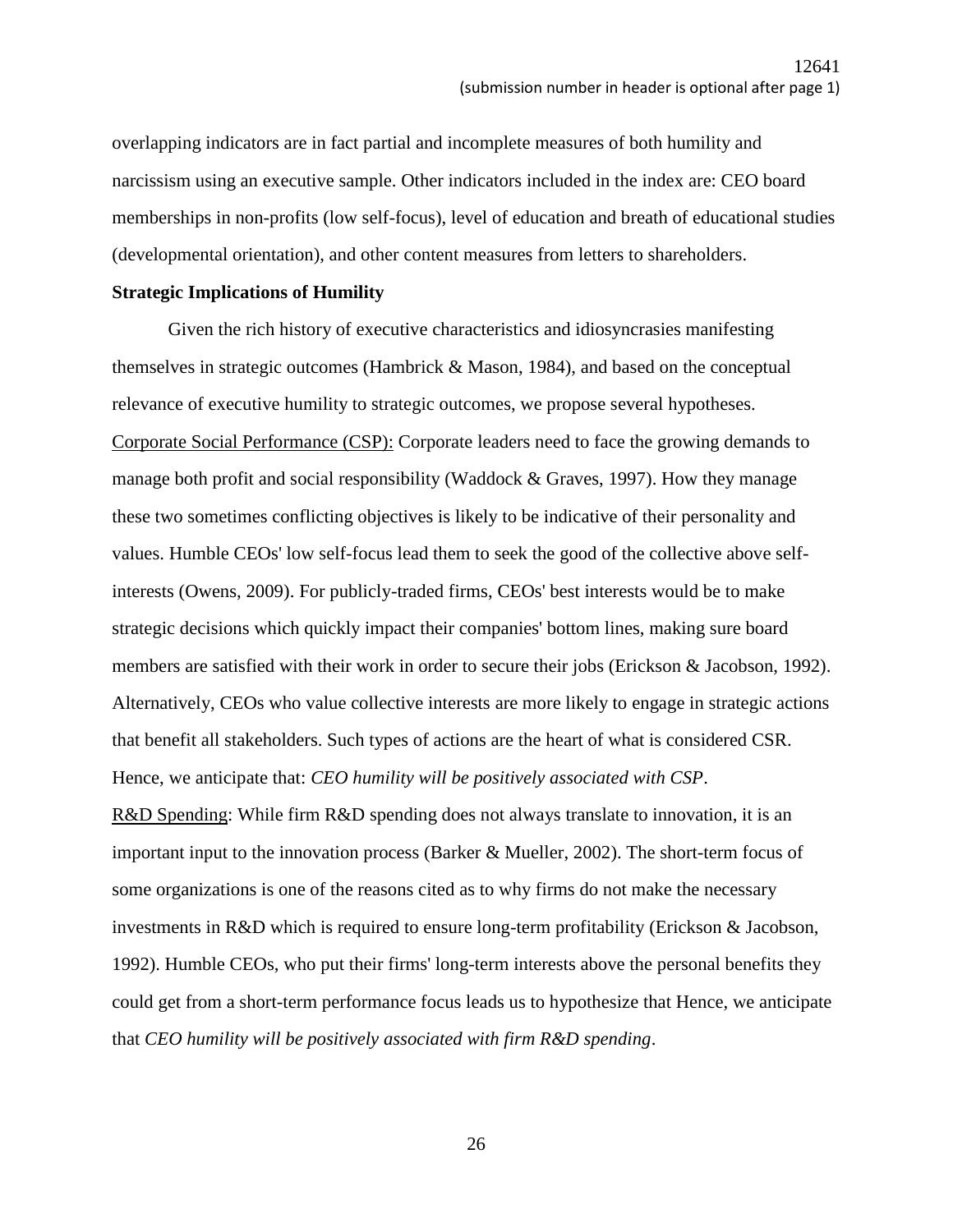Firm Performance: Due to both the accurate self-assessment of their strengths and weaknesses and their appreciation for others' talents, humble CEOs are more likely to surround themselves with complementary and highly successful executives (Tjan, 2012). Ancona and colleagues (2007) suggested that only leaders who are aware of both their strengths and weaknesses will be able to counterbalance their missing skills by relying on others. CEO humility has also been found to be positively related to TMT integration (Ou et al., in press), which in turn has been associated with firm performance (Carmeli, 2009). The capacity of CEOs to listen and learn from other TMT members is key in leading large complex organizations since one individual cannot possess all the resources needed to make every decision in such context (Ireland & Hitt, 1999). Hence, we anticipate *CEO humility will be positively associated with firm performance*. CEO Turnover: Research on the relationship between firm performance and CEO turnover has led to mixed findings (Puffer & Weintrop, 1991) which may potentially be explained by the presence of moderating effects. We argue here that CEO humility may be a moderator of that relationship, and most notable during conditions of poor organizational performance. Individuals high in humility take accountability for mistakes and failures (Exline & Geyer, 2004; Tangney, 2002), and conversely are less likely to make external attributions to explain poor performance (e.g., blame others, the environmental conditions, or the industry), both of which lead to attributions (by others) of the CEO as the cause of poor performance. Thus, we anticipate that *CEO humility will moderate the relationship between firm performance and CEO turnover such that humble CEOs are more likely to get fired when their firms perform poorly*.

### **Methods**

Main Variables: CEO humility was measured using the suggested unobtrusive index. The CSP measure included KLD ratings on five dimensions: community, diversity, employee relations, environmental impact, and product safety and quality. R&D spending was operationalized as the total R&D dollars spent divided by the total number of employees relative to industry average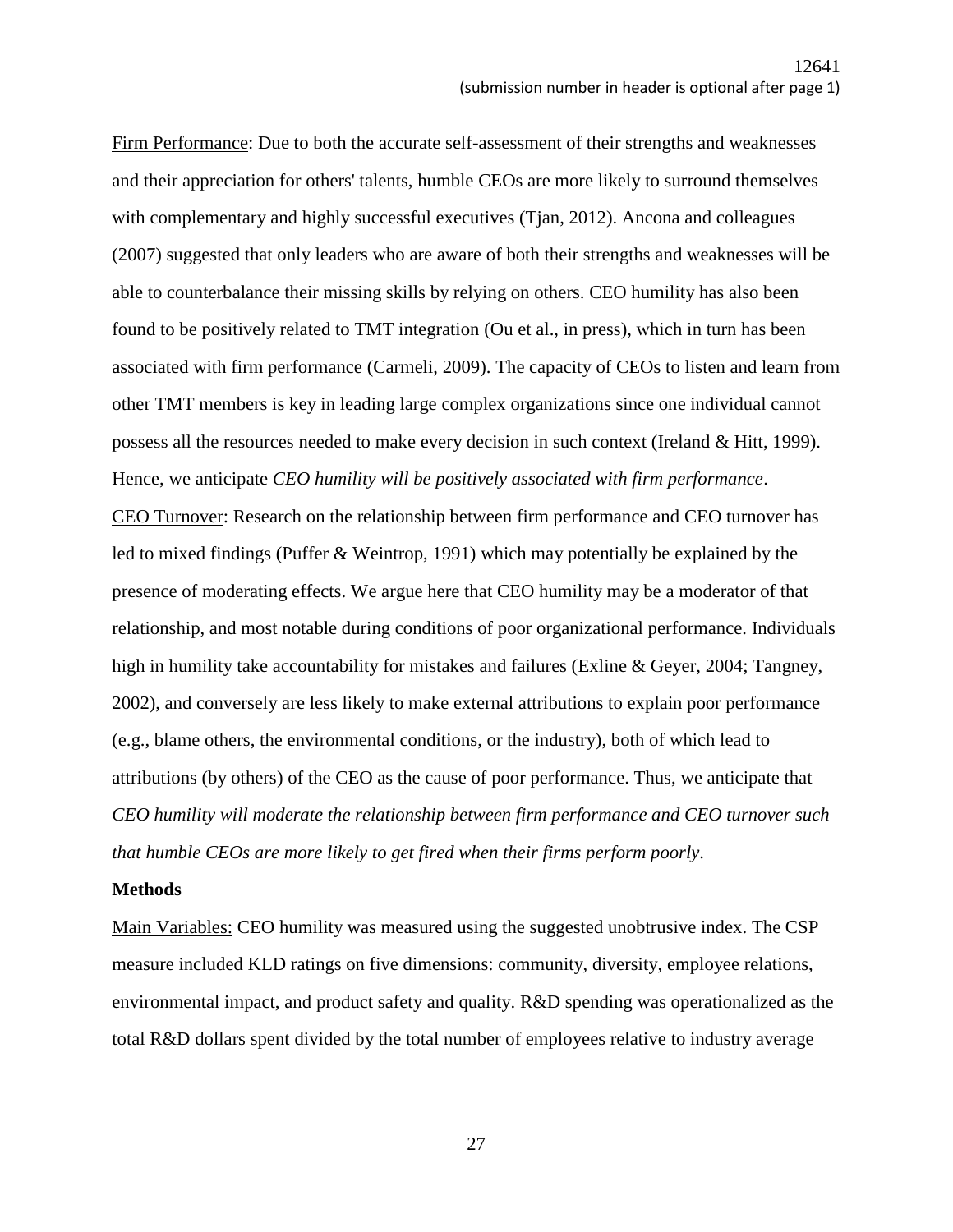(Barker & Mueller, 2002). Firm performance was operationalized using two common measures: total shareholder returns , and return on assets (Chatterjee & Hambrick, 2007). Sample & Statistical Analyses: The predicted relationships are being tested using a sample of CEOs appointed to S&P 500 firms in 2005-2006. CEO humility indicators are being measured on the second and third year of CEO tenure to circumvent potential anomalies resulting from the succession event (Chatterjee & Hambrick, 2007). Considering the non-independence of our observations, generalized estimating equations will be used to test our hypotheses.

In sum, we believe this study will add to existing literature in several important ways. First, the development of an unobtrusive measure responds to a recent call for alternative ways of measuring humility for which self-reports have been found to have low validity (Ou et al., in press). Finally, this study will hopefully broaden the discussion on the strategic implications of executive self-concept beyond the traditional dimensions of narcissism, hubris and CSE to provide a more rich and nuanced understanding of the delicate interplay and implications of executive self-concept.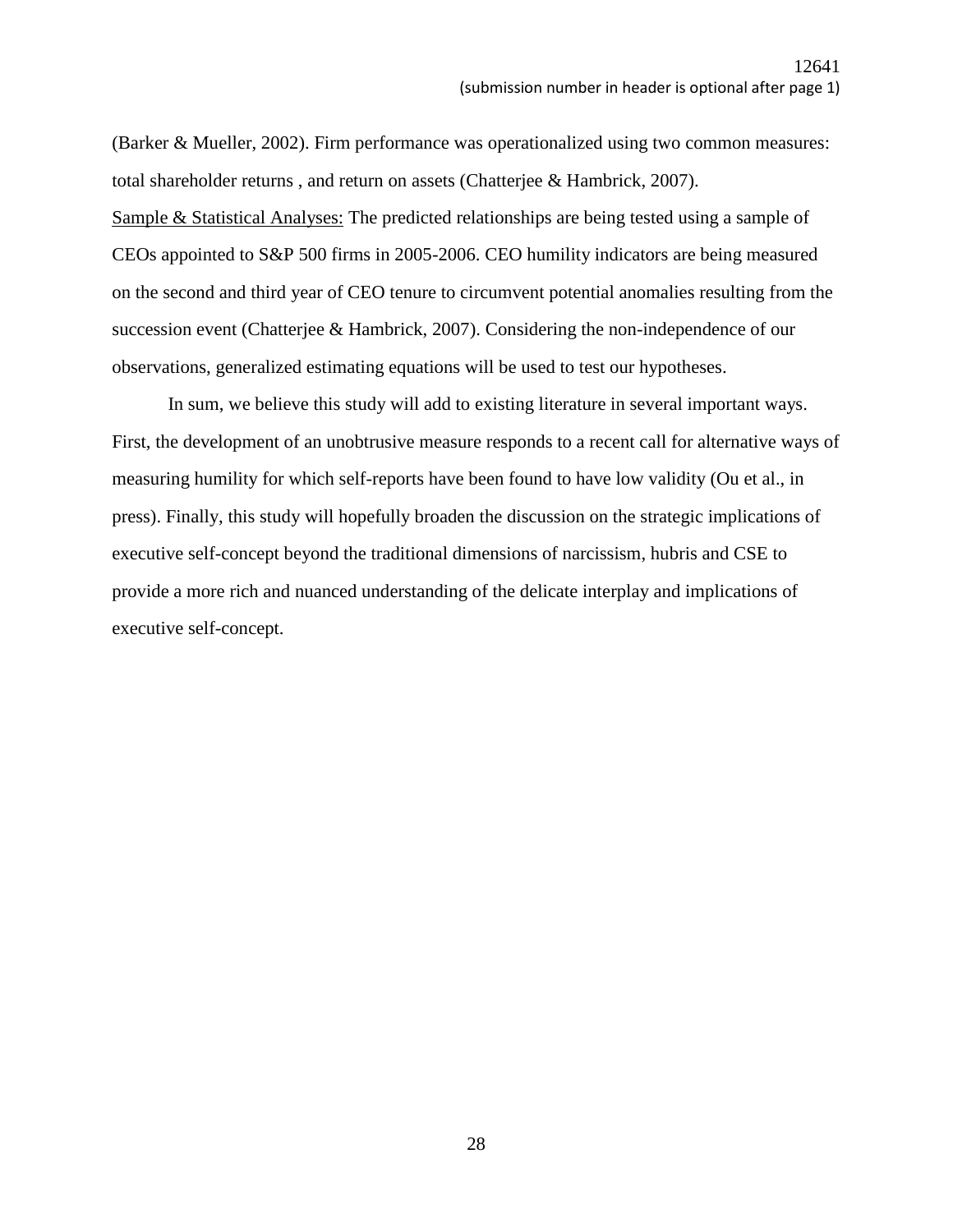### **REFERENCES**

- Allen, T. D., Herst, D. E., Bruck, C. S., & Sutton, M. 2000. Consequences associated with workto-family conflict: a review and agenda for future research. *Journal of Occupational Health Psychology*, 5: 278.
- Allen, T. D., Johnson, R. C., Saboe, K. N., Cho, E., Dumani, S., & Evans, S. 2012. Dispositional variables and work–family conflict: A meta-analysis. *Journal of Vocational Behavior*, 80: 17-26.
- Ancona, D., Malone, T. W., Orlikowski, W. J., & Senge, P. 2007. In praise of the incomplete leader. *Harvard Business Review*, 85: 92-100.
- Bandura A. 1971. *Social learning theory*, New York: General Learning Press.
- Bandura, A. 1973. *Aggression: A social learning analysis*. Englewood Cliffs, NJ: Prentice Hall.
- Barker, V. L., & Mueller, G. C. 2002. CEO characteristics and firm R&D spending. *Management Science*, 48: 782-801.
- Bass, B. M., & Avolio, B. J. 1995. *MLQ Multifactor leadership questionnaire for research: Permission set*. Redwood City, CA: Mindgarden.
- Bateman, T. S., & Crant, J. M. 1993. The proactive component of organizational behavior: A measure and correlates. *Journal of Organizational Behavior*, 14: 103-118.
- Berger, J., Fisek, M. H., Norman, R. Z., & Zelditch Jr, M. 1977. *Status characteristics and social interaction: An expectation-states approach*. New York, NY: Elsevier Scientific Publishing Company.
- Bian, Y. 2002. Chinese social stratification and social mobility. *Annual Review of Sociology*: 91-116.
- Bies, R. J., & Shapiro, D. L. 1998. Voice and justification: Their influence on procedural fairness judgments. *Academy of Management Journal*, 31: 676-658.
- Blader, S. L., & Chen, Y. R. 2011. What influences how higher-status people respond to lowerstatus others? Effects of procedural fairness, outcome favorability, and concerns about status. *Organization Science*, 22: 1040-1060.
- Bligh, M. C., & Robinson, J. L. 2010. Was Gandhi "charismatic"? Exploring the rhetorical leadership of Mahatma Gandhi. *Leadership Quarterly*, 21: 844-855.
- Bochner, S., & Hesketh, B. 1994. Power distance, individualism/collectivism, and job-related attitudes in a culturally diverse work group. *Journal of Cross-Cultural Psychology*, 25, 233-257.
- Bono, J. E., & Judge, T. A. 2004. Personality and transformational and transactional leadership: A meta-analysis. *Journal of Applied Psychology*, 89: 901-910.
- Brayfield, A.H., & Rothe, H.F. 1951. An index of job satisfaction. *Journal of Applied Psychology*, 35: 307-311.
- Bunderson, J. S., & Reagans, R. E. 2011. Power, status, and learning in organizations. *Organization Science*, 22: 1182-1194.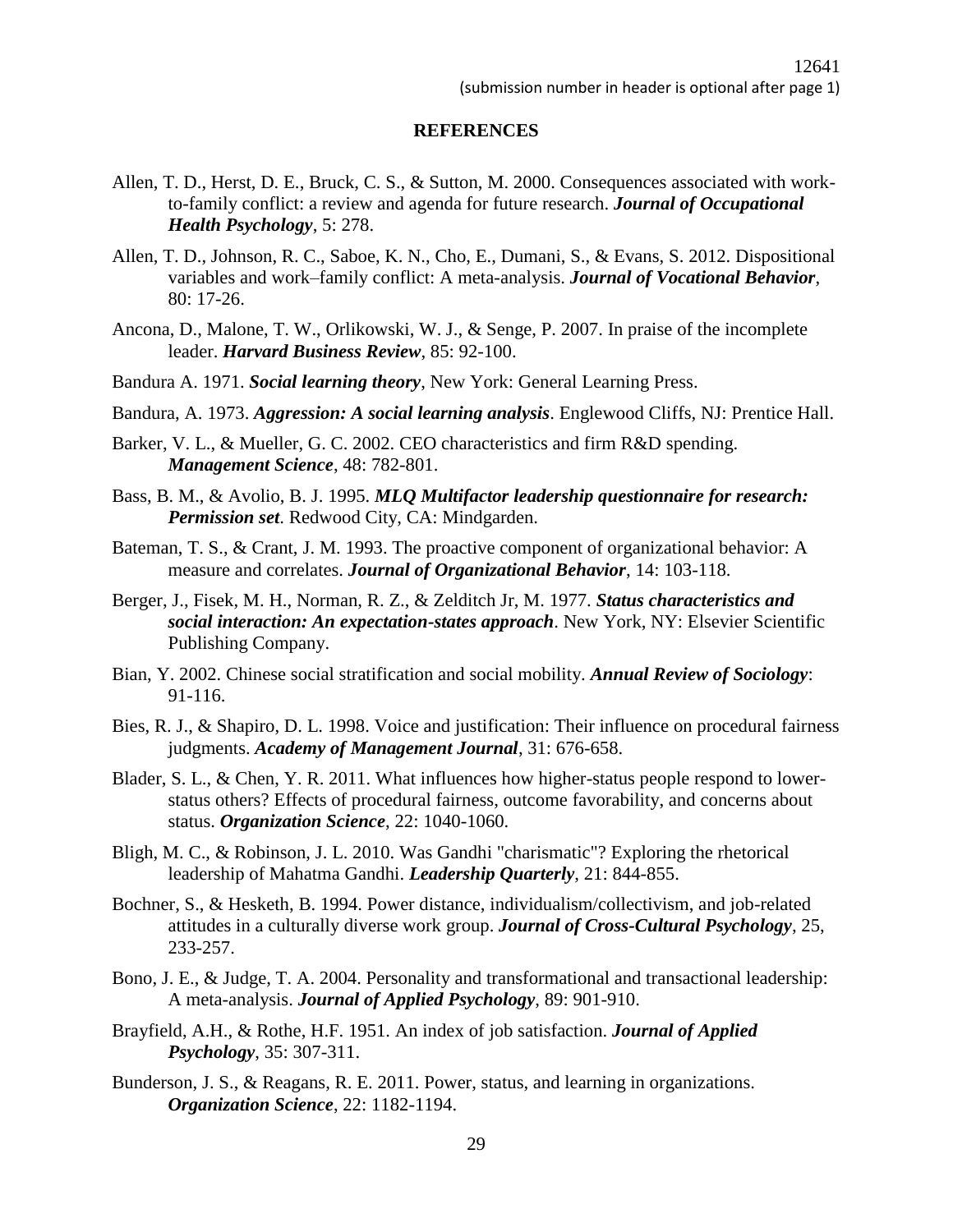- Byron, K. 2005. A meta-analytic review of work–family conflict and its antecedents. *Journal of Vocational Behavior*, 67: 169-198.
- Campbell, D. J. 2000. The proactive employee: Managing workplace initiative. *Academy of Management Executive*, 14: 52-66.
- Carlson, D. S., Kacmar, K. M., & Williams, L. J. 2000. Construction and initial validation of a multidimensional measure of work–family conflict. *Journal of Vocational Behavior*, 56: 249-276.
- Carmeli, A., Zachary S., & Meyrav Y. H. 2009. Does participatory decision-making in top management teams enhance decision effectiveness and firm performance? *Personnel Review*, 38: 696-714.
- Carus, P. 1909. *The canon of reason and virtue (Lao-Tze's Tao Teh King) (2nd ed.)*. Chicago, IL: The Open Court Publication.
- Chatterjee, A., & Hambrick, D. C. 2007. It's all about me: Narcissistic chief executive officers and their effects on company strategy and performance. *Administrative Science Quarterly*, 52: 351-386.
- Crant, J. M. 2000. Proactive behavior in organizations. *Journal of Management*, 26: 435-462.
- Crisp, R. 2000. *Aristotle: Nicomachean ethics*. Cambridge, UK: Cambridge University Press.
- Dansereau, F., Graen, G., & Haga, W. 1975. A vertical dyad approach to leadership within formal organizations. *Organizational Behavior and Human Performance*, 13: 46-78.
- Edwards, J. R., & Rothbard, N. P. 2000. Mechanisms linking work and family: Clarifying the relationship between work and family constructs. *Academy of Management Review*, 25: 178-199.
- Ehrlich, H. J., & Graeven, D. B. 1971. Reciprocal self-disclosure in a dyad. *Journal of Experimental Social Psychology*, 7: 389-400.
- Erickson, G., & Jacobson, R. 1992. Gaining comparative advantage through discretionary expenditures: The returns to R&D and advertising. *Management Science*, 38: 1264- 1279.
- Exline, J. J., & Geyer, A. L. 2004. Perceptions of humility: A preliminary study. *Self and Identity*, 3: 95-114.
- Fisek, M. H., Berger, J., & Norman, R. Z. 2005. Status cues and the formation of expectations. *Social Science Research*, 34: 80-102.
- Frese, M., & Fay, D. 2001. Personal initiative: An active performance concept for work in the 21st century. *Research in Organizational Behavior*, 23: 133-187.
- Galvin, B. M., Waldman, D. A., & Balthazard, P. 2010. Visionary communication qualities as mediators of the relationship between narcissism and attributions of leader charisma. *Personnel Psychology*, 63: 509-537.
- Graen, G. B., & Uhl-Bien, M. 1995. Relationship-based approach to leadership: Development of leader-member exchange (LMX) theory of leadership over 25 years: Applying a multilevel multi-domain perspective. *Leadership Quarterly*, 6: 219-247.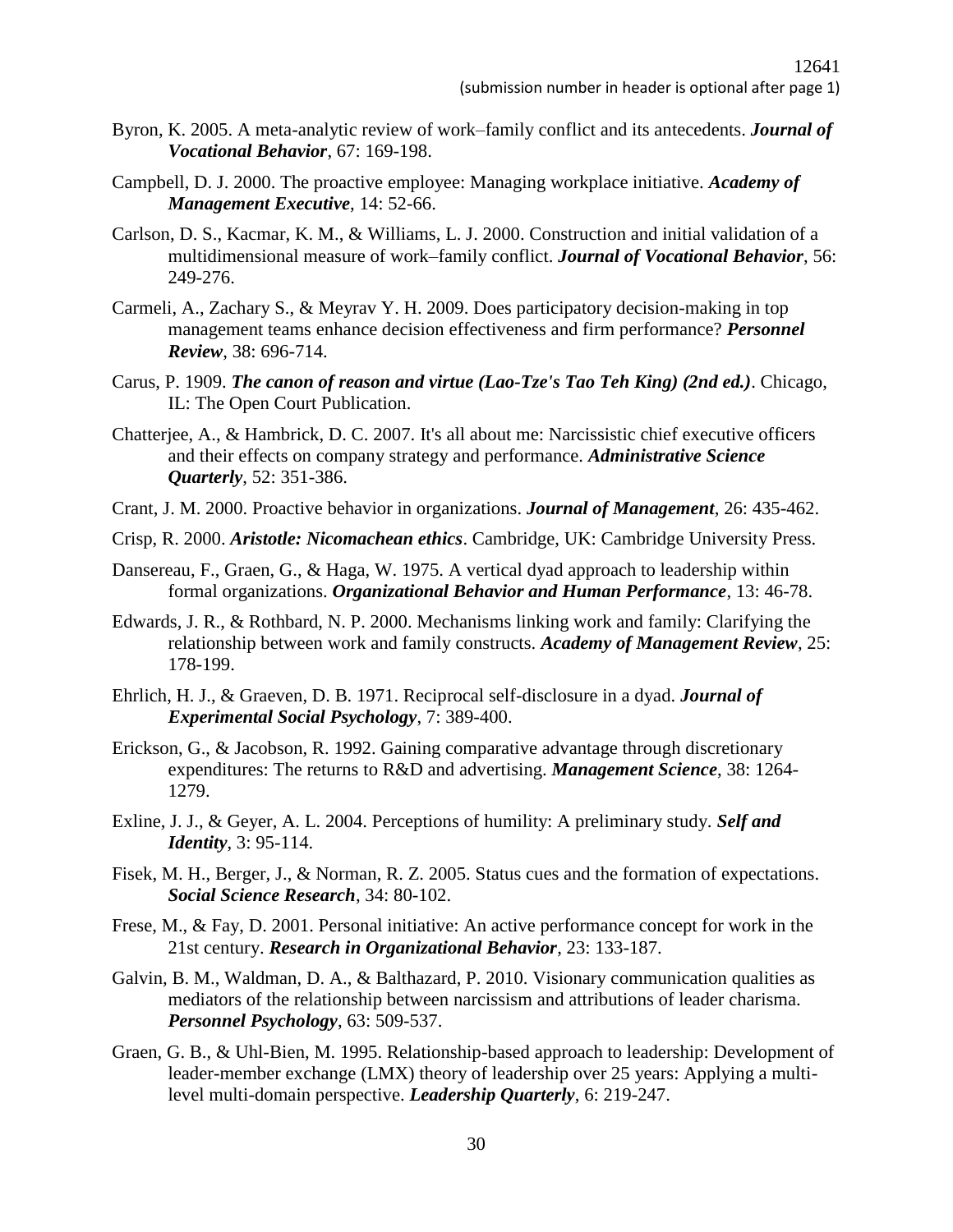- Grant, A. M., & Ashford, S. J. 2008. The dynamics of proactivity at work. *Research in Organizational Behavior*, 28: 3-34.
- Grant, A. M., Parker, S., & Collins, C. 2009. Getting credit for proactive behavior: Supervisor reactions depend on what you value and how you feel. *Personnel Psychology*, 62: 31-55.
- Greenhaus, J. H., & Beutell, N. J. 1985. Sources of conflict between work and family roles. *Academy of Management Review*, 10: 76-88.
- Grenberg, J. 2005. *Kant and the ethics of humility*. Cambridge, UK: Cambridge University Press.
- Hambrick, D. C., & Mason, P. A. 1984. Upper echelons: The organization as a reflection of its top managers. *Academy of Management Review*, 9: 193-206.
- Hayward, M. L., & Hambrick, D. C. 1997. Explaining the premiums paid for large acquisitions: Evidence of CEO hubris. *Administrative Science Quarterly*, 42: 103-127.
- Hofstede, G. 1980. *Culture's consequences: international differences in work-related values*. Beverly Hills, CA: Sage Publications.
- Hofstede, G. H. 2001. *Culture's consequences: Comparing values, behaviors, institutions and organizations across nations*. Beverly Hills, CA: Sage Publications.
- Hogan, R. T., & Roberts, B. W. 2000. A socioanalytic perspective on person/environment interaction. In W. B. Walsh, K. H. Craik, & R. H.Price (Eds.), *New directions in personenvironment psychology*: 1-24. Mahwah, NJ: Erlbaum.
- House, R. J., & Howell, J. M. 1992. Personality and charismatic leadership. *Leadership Quarterly*, 3: 81-108.
- House, R. J., Hanges, P. J., Javidan, M., Dorfman, P. W. & Gupta, V. Eds. 2004. *Culture, leadership, and organizations: The GLOBE study of 62 societies*. Thousand Oaks, CA: Sage Publications.
- House, R. J., Spangler, W. D., & Woycke, J. 1991. Personality and Charisma in the United-States Presidency - a Psychological Theory of Leader Effectiveness. *Administrative Science Quarterly*, 36: 364-396.
- Howell, J. M., & Shamir, B. 2005. The role of followers in the charismatic leadership process: Relationships and their consequences. *Academy of Management Review*, 30: 96-112.
- Ireland, R. D., & Hitt, M. A. 1999. Achieving and maintaining strategic competitiveness in the 21st century: The role of strategic leadership. *Academy of Management Executive*, 13: 43-57.
- Knight, P. A., & Nadel, J. I. 1986. Humility revisited: Self-esteem, information search, and policy consistency. *Organizational Behavior and Human Decision Processes*, 38: 196- 206.
- Koenig, A. M., Eagly, A. H., Mitchell, A. A., & Ristikari, T. 2011. Are leader stereotypes masculine? A meta-analysis of three research paradigms. *Psychological Bulletin*, 137: 616-642.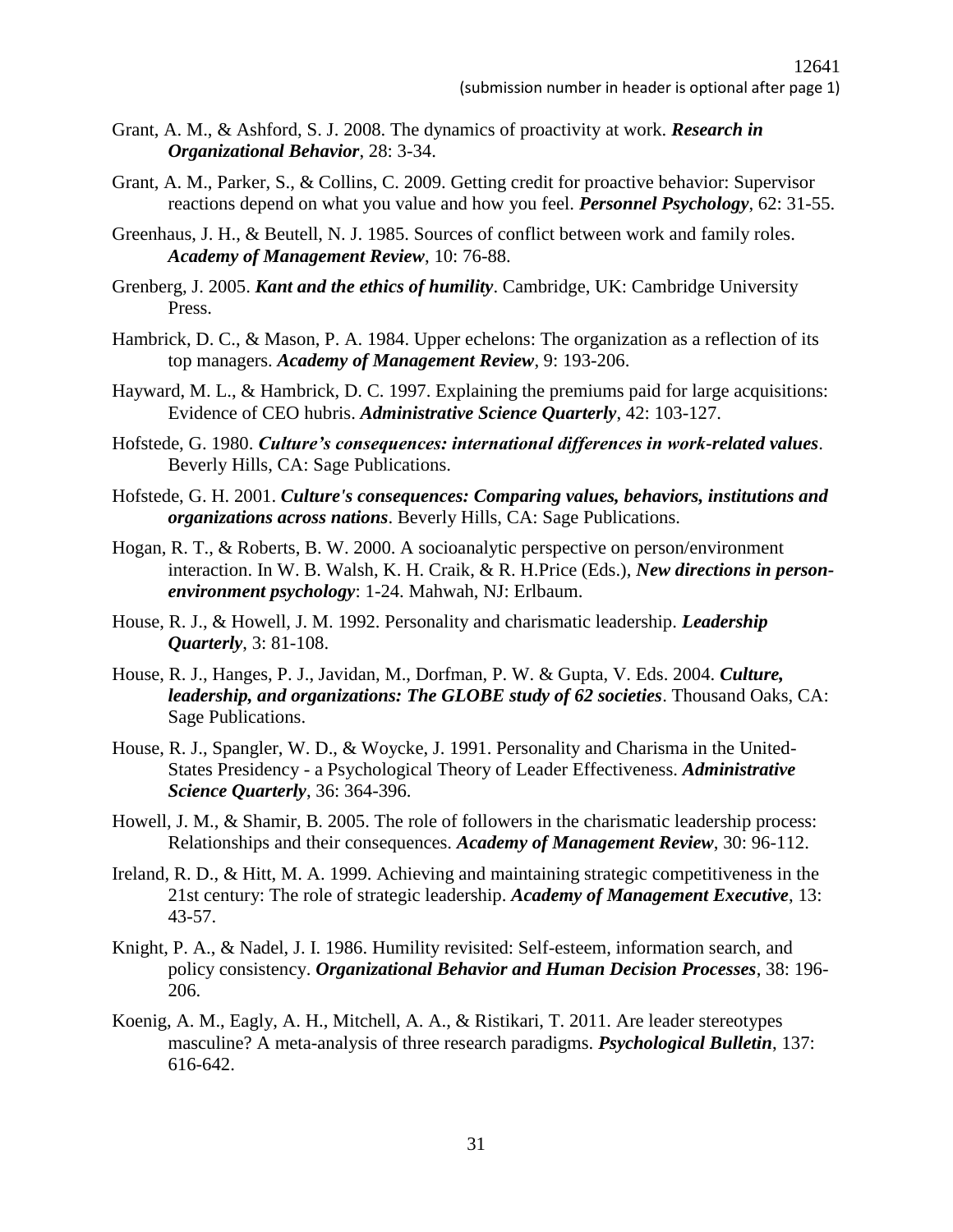- Lam, W., Huang, X., & Snape, E. 2007. Feedback-seeking behavior and leader–member exchange: Do supervisor-attributed motives matter? *Academy of Management Journal*, 50: 348-363.
- Legge, J. 1991. *The Chinese classics: The Shoo King (2nd ed.)*. Taipei, TW: SMC Publishing INC.
- Lian, H., Ferris, D. L., & Brown, D. J. 2012. Does taking the bad with the good make things worse? How abusive supervision and leader–member exchange interact to impact need satisfaction and organizational deviance. *Organizational Behavior and Human Decision Processes*, 117: 41-52
- Liden, R. C., & Maslyn, J. M. 1998. Multidimensionality of leader-member exchange: An empirical assessment through scale development. *Journal of Management*, 24: 43-72.
- Lord, R. G., De Vader, C. L., & Alliger, G. M. 1986. A meta-analysis of the relation between personality traits and leadership perceptions: An application of validity generalization procedures. *Journal of Applied Psychology*, 71: 402-410.
- Mesmer-Magnus, J. R., & Viswesvaran, C. 2005. Convergence between measures of work-tofamily and family-to-work conflict: A meta-analytic examination. *Journal of Vocational Behavior*, 67: 215-232.
- Michel, J. S., Clark, M. A., & Jaramillo, D. 2011. The role of the Five Factor Model of personality in the perceptions of negative and positive forms of work–nonwork spillover: A meta-analytic review. *Journal of Vocational Behavior*, 79: 191-203.
- Michel, J. S., Kotrba, L. M., Mitchelson, J. K., Clark, M. A., & Baltes, B. B. 2011. Antecedents of work–family conflict: A meta‐analytic review. *Journal of Organizational Behavior*, 32: 689-725.
- Morris, J. A., Brotheridge, C. M., & Urbanski, J. C. 2005. Bringing humility to leadership: Antecedents and consequences of leader humility. *Human Relations*, 58: 1323-1350.
- Nielsen, R., Marrone, J. A., & Slay, H. S. 2010. A new look at humility: Exploring the humility concept and its role in socialized charismatic leadership. *Journal of Leadership & Organizational Studies*, 17: 33-43.
- Ou, A. Y. (2011). *CEO humility and its relationship with middle manager behaviors and performance: Examining the CEO-middle manager interface*. Unpublished doctoral dissertation, Arizona State University, Phoenix, Arizona.
- Ou, A.Y., Tsui, A. S., Kinicki, A. J., Waldman, D. A., Xiao, Z.X., & Song, L. J. Forthcoming. Understanding humble chief executive officers: Connections to top management team integration and middle manager responses. *Administrative Science Quarterly*.
- Owens, B. 2009. *The utility of humility in organizations: Establishing construct, nomological, and predictive validity*, Academy of Management Annual Conference. Chicago.
- Owens, B. P., & Hekman, D. R. 2012. Modeling How to Grow: An Inductive Examination of Humble Leader Behaviors, Contingencies, and Outcomes. *Academy of Management Journal*, 55: 787-818.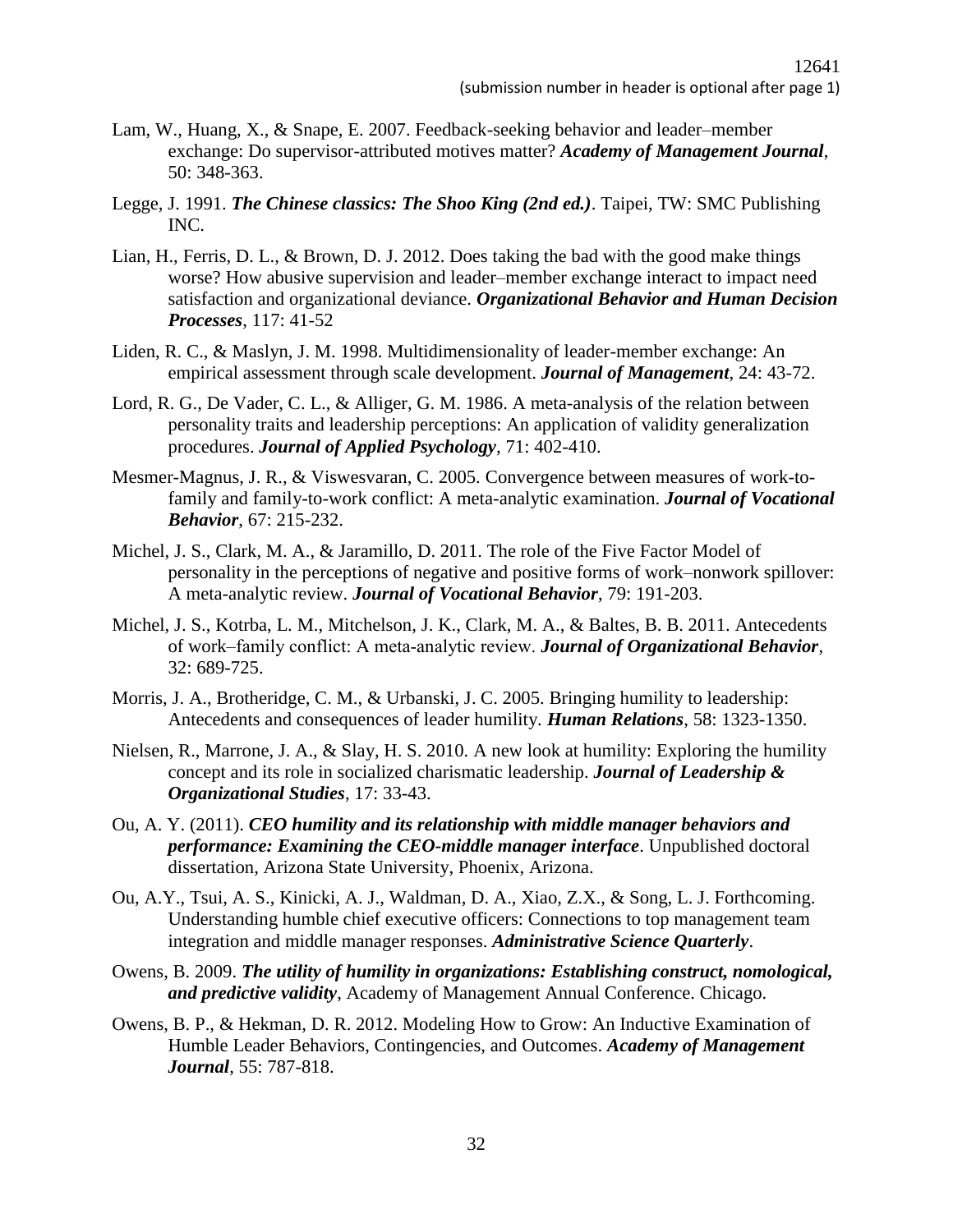- Owens, B. P., Johnson, M. D., & Mitchell, T. R. 2013. Expressed humility in organizations: Implications for performance, teams, and leadership. *Organization Science*, 24: 1517- 1538.
- Owens, B. P., Rowatt, W. C., & Wilkins, A. L. 2011. Exploring the relevance and implications of humility in organizations. In K. S. Cameron & G. M. Spreitzer (Eds.), *Handbook of positive organizational scholarship*: 260-272. Oxford, UK: Oxford University Press
- Owens, B., Ou, Y., & Chiu, C. 2013. *Beyond expectations: The enhanced influence of leader humility for competent, experienced and male leaders*. Working paper, Brigham Young University, Provo, UT.
- Parker, S. K., & Collins, C. G. 2010. Taking stock: Integrating and differentiating multiple proactive behaviors. *Journal of Management*, 36: 633-662.
- Pearce, J. L., & Xu, Q. J. 2012. Rating Performance or Contesting Status: Evidence Against the Homophily Explanation for Supervisor Demographic Skew in Performance Ratings. *Organization Science*, 23: 373-385.
- Podsakoff, P. M., MacKenzie, S. B., Lee, J. Y., & Podsakoff, N. P. 2003. Common method biases in behavioral research: A critical review of the literature and recommended remedies. *Journal of Applied Psychology*, 88: 879-903.
- Puffer, S. M., & Weintrop, J. B. 1991. Corporate performance and CEO turnover: The role of performance expectations. *Administrative Science Quarterly*,3: 1-19.
- Resick, C. J., Whitman, D. S., Weingarden, S. M., & Hiller, N. J. 2009. The bright-side and the dark-side of CEO personality: Examining core self-evaluations, narcissism, transformational leadership, and strategic influence. *Journal of Applied Psychology*, 94: 1365-1381.
- Ridgeway, C., & Walker, H. A. 1995. Status Structures. In K. S. Cook, G. A. Fine, & J. S. House (Eds.), *Sociological perspectives on social psychology*: 281-310. Boston, MA: Allyn and Bacon.
- Sauer, S. J. 2011. Taking the Reins: The Effects of New Leader Status and Leadership Style on Team Performance. *Journal of Applied Psychology*, 96: 574-587.
- Tangney, J. P. 2002. Humility. In C. R. Snyder (Ed.), *Handbook of positive psychology*: 411- 419. Cary, NC: Oxford University Press.
- Taras, V., Kirkman, B., & Steel, P. 2010. Examining the impact of culture's consequences: A three-decade, multilevel, meta-analytic review of Hofstede's cultural value dimensions. *Journal of Applied Psychology*, 95: 405-439.
- Tjan, A.K. 2012. *How leaders become self-aware*. Retrieved from http://blogs.hbr.org/2012/07/how-leaders-become-self-aware/
- Triandis, H. C., & Gelfand, M. J. 1998. Converging measurement of horizontal and vertical individualism and collectivism. *Journal of Personality and Social Psychology*, 74: 118- 128.
- Vera, D., & Rodriguez-Lopez, A. 2004. Humility as a source of competitive advantage. *Organizational Dynamics*, 33: 393-408.